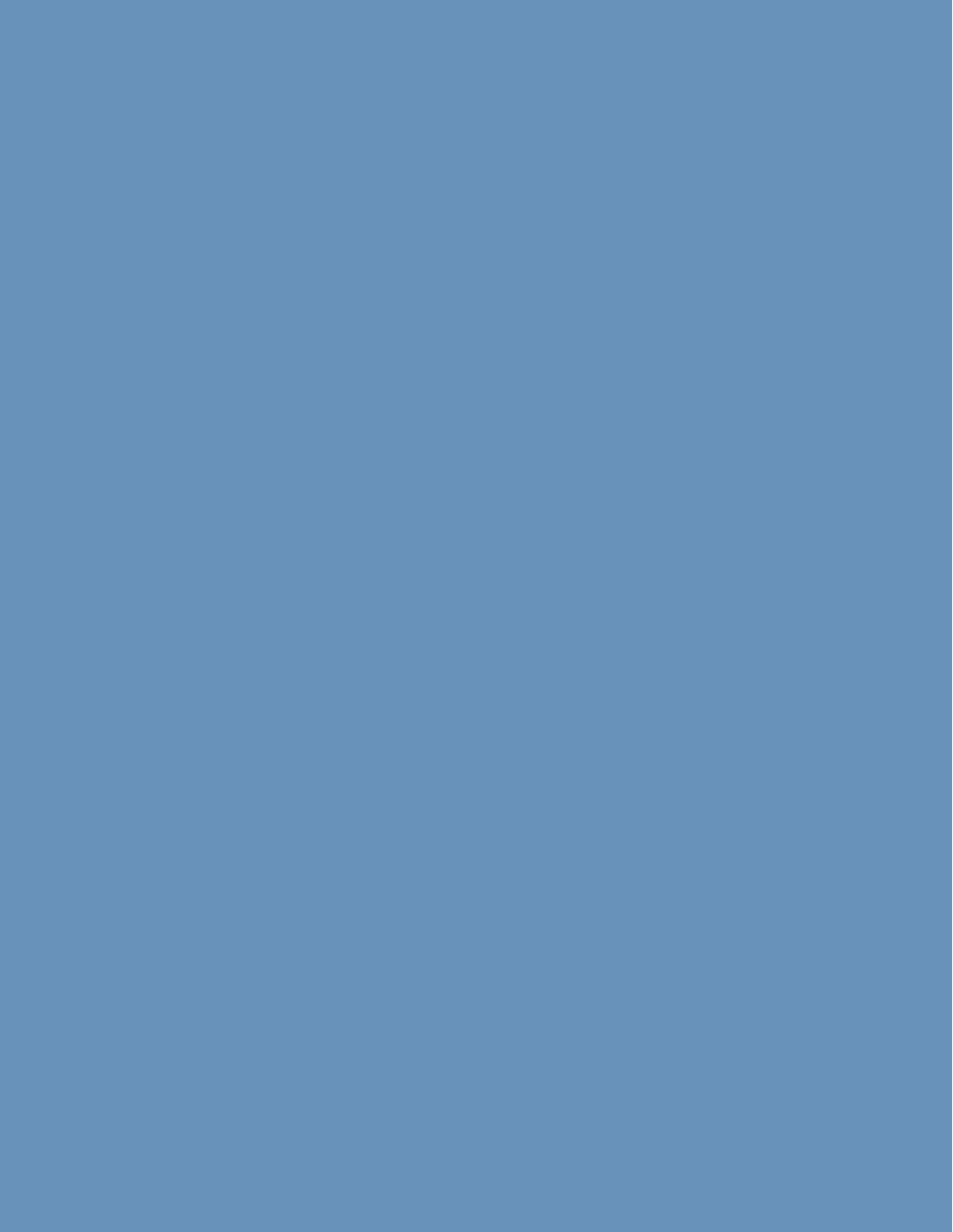## Large Foundations' Grantmaking

*by* Sarah Hicks

and

Miriam Jorgensen



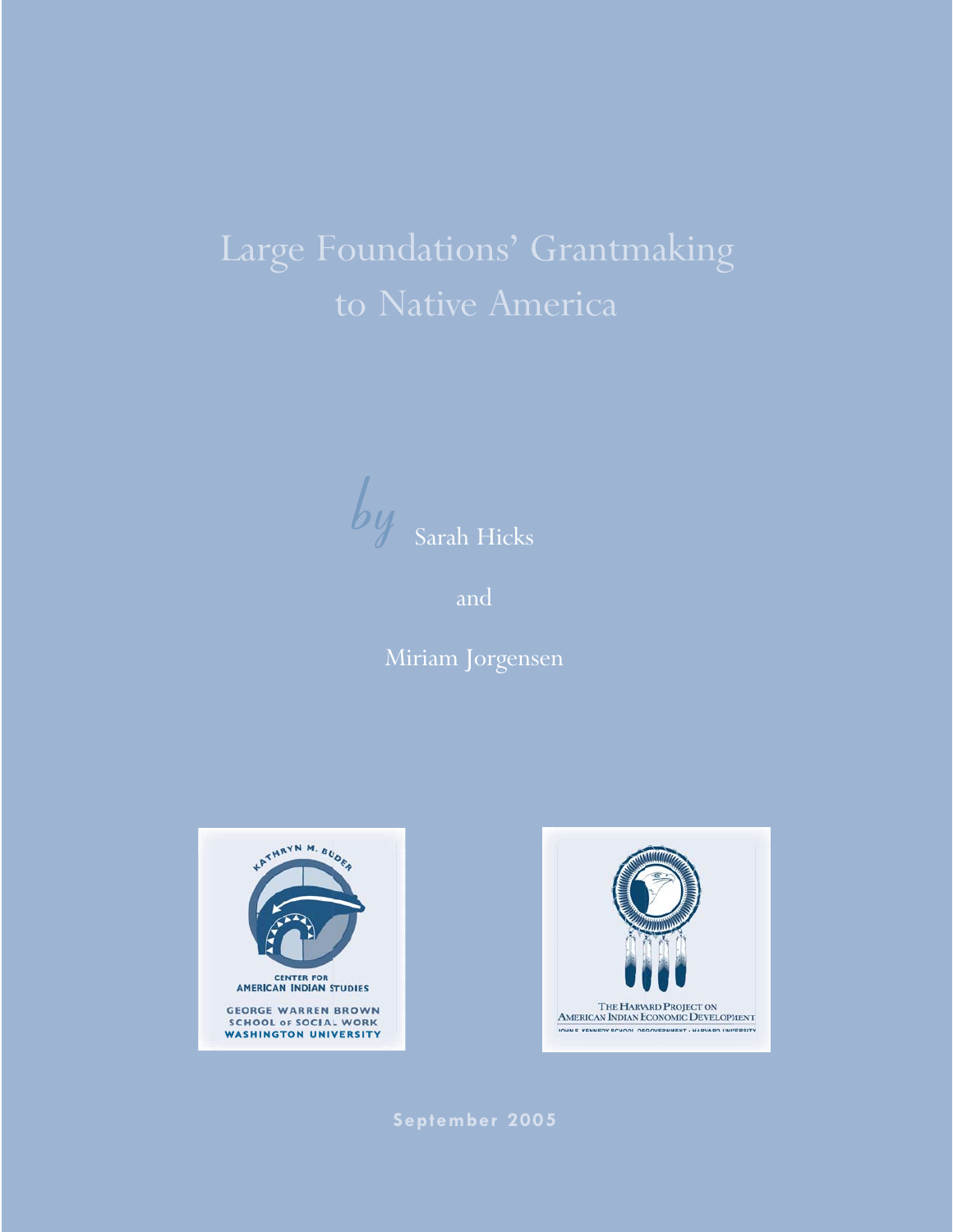## Large Foundations' Grantmaking to Native America

The authors would like to thank: Aaron Belkin for locating critical back copies of *Grants to Minorities*; Amy Besaw for helping move this project forward; Stephen Brimley for compiling the original dataset on which this research expands and for his ongoing input to the project; Donna Chavis for insightful comments and analysis on early parts of this work; Catherine Curtis for conducting key research with Foundation Center staff and commenting on multiple report drafts; Kimberly Parks for locating various Foundation Center resources within the St. Louis Public Library's Cooperating Collection; Joy Persall for support, encouragement, and momentum; the many Foundation Center staff members who provided guidance; and the Ford Foundation and W.K. Kellogg Foundation, which helped support data collection and analysis and report preparation, publication, and distribution.

Sarah Hicks (Alutiiq, Native Village of Ouzinkie, Alaska) is a doctoral candidate at the George Warren Brown School of Social Work at Washington University, and research associate at the school's Kathryn M. Buder Center for American Indian Studies. Her research interests include the impact of federal policy on American Indian communities, the relationship of tribal governments with states and nonprofit organizations, and tribal social welfare systems.

Miriam Jorgensen, Ph.D., is research director for the Harvard Project on American Indian Economic Development at the John F. Kennedy School of Government at Harvard University and associate director for research for the Native Nations Institute for Leadership, Management, and Policy (NNI) at the Udall Center for Studies in Public Policy at The University of Arizona. Her research interests include the connections between governmental capacity and economic development, asset building in Native communities, and the development of indigenous criminal justice systems.

The Harvard Project on American Indian Economic Development is housed within the Malcolm Wiener Center for Social Policy at the John F. Kennedy School of Government at Harvard University. Through applied research and service, the Harvard Project aims to understand and foster the conditions under which sustained, self-determined social and economic development is achieved among American Indian nations. The Harvard Project's core activities include research, advisory services, executive education, and the administration of Honoring Nations, a tribal government awards program. The Harvard Project collaborates with the Native Nations Institute for Leadership, Management, and Policy at the Udall Center for Studies in Public Policy at The University of Arizona. The Harvard Project is also formally affiliated with the Harvard University Native American Program, an interfaculty initiative at Harvard University. For further information about The Harvard Project and additional copies of this work, visit www.ksg.harvard.edu/hpaied or contact 617-495-1480.

> © 2005 by The Harvard Project on American Indian Economic Development Malcolm Wiener Center for Social Policy John F. Kennedy School of Government Harvard University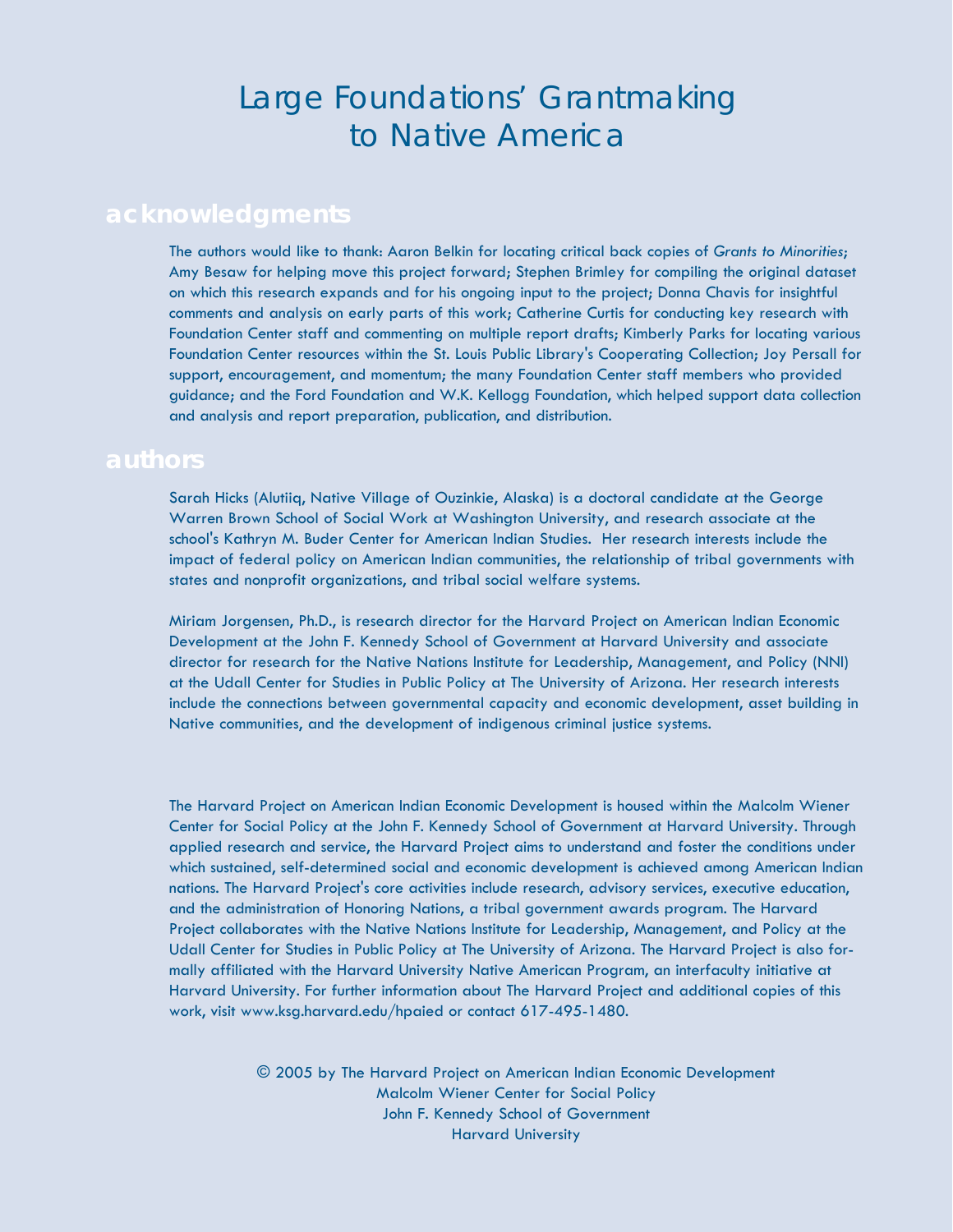

merican Indian communities are in the midst of a 30-year period of rejuvenation, economic growth, and social and cultural reconstruction termed the "Self-Determination Era," which has been motivated in part by the civil ri merican Indian communities are in the midst of a 30-year period of rejuvenation, economic growth, and social and cultural reconstruction termed the "Self-Determination Era," which has been motivated in part by the civil rights movement of the 1960s and the *Self*tally driven by Native Americans' desire to exercise their sovereign rights.

In the early 1990s, Native Americans in Philanthropy commissioned two studies of large foundations' philanthropy to Native American causes and concerns, the first by William Brescia and the second, covering a later period, by Roslyn LaPier (see Endnote 1). These studies identified the amounts, sources, and targets of large private foundations' investments in Native America, as a means of both acknowledging and promoting grantmakers' engagement with Native communities in self-determined community change.

In 2000-01 and again in 2003-04, the Harvard Project on American Indian Economic Development replicated and extended Brescia's and LaPier's work in conjunction with analysis projects for the Ford Foundation and W.K. Kellogg Foundation. As leading grantmakers to Native causes and concerns, the foundations sought to maximize the effectiveness and leverage the impact of their investments in Native America by learning more about sectoral trends. This document summarizes these new findings and joins earlier efforts in acknowledging and advocating for foundation involvement in the revitalization of Native communities and culture.

In particular, this report uses data compiled from Internal Revenue Service records as reported by the Foundation Center to examine large grants to Native America (see Endnote 2) made by the approximately 900 largest independent, community, operating, and corporate foundations in the United States over the period 1989-2002. Grants were identified by the Foundation Center using a keyword search (of which "Native Americans" is one) and the application of categories from the National Taxonomy of Exempt Entities. Thus, "small" grants, grants from smaller foundations, grants from tribes or tribal philanthropies, gifts from individual philanthropists, and foundation grants that serve Native causes and concerns among many others (which makes it impossible to identify the funds flowing only to Native America) are excluded from the analyses of this paper. Nonetheless, the data provide a reasonably representative picture of regularities and trends in the non-Native, formal philanthropic sector, including data on total giving over time, top donors, top recipients, and the distribution of grant funds across issue areas and geographies (see Endnote 3).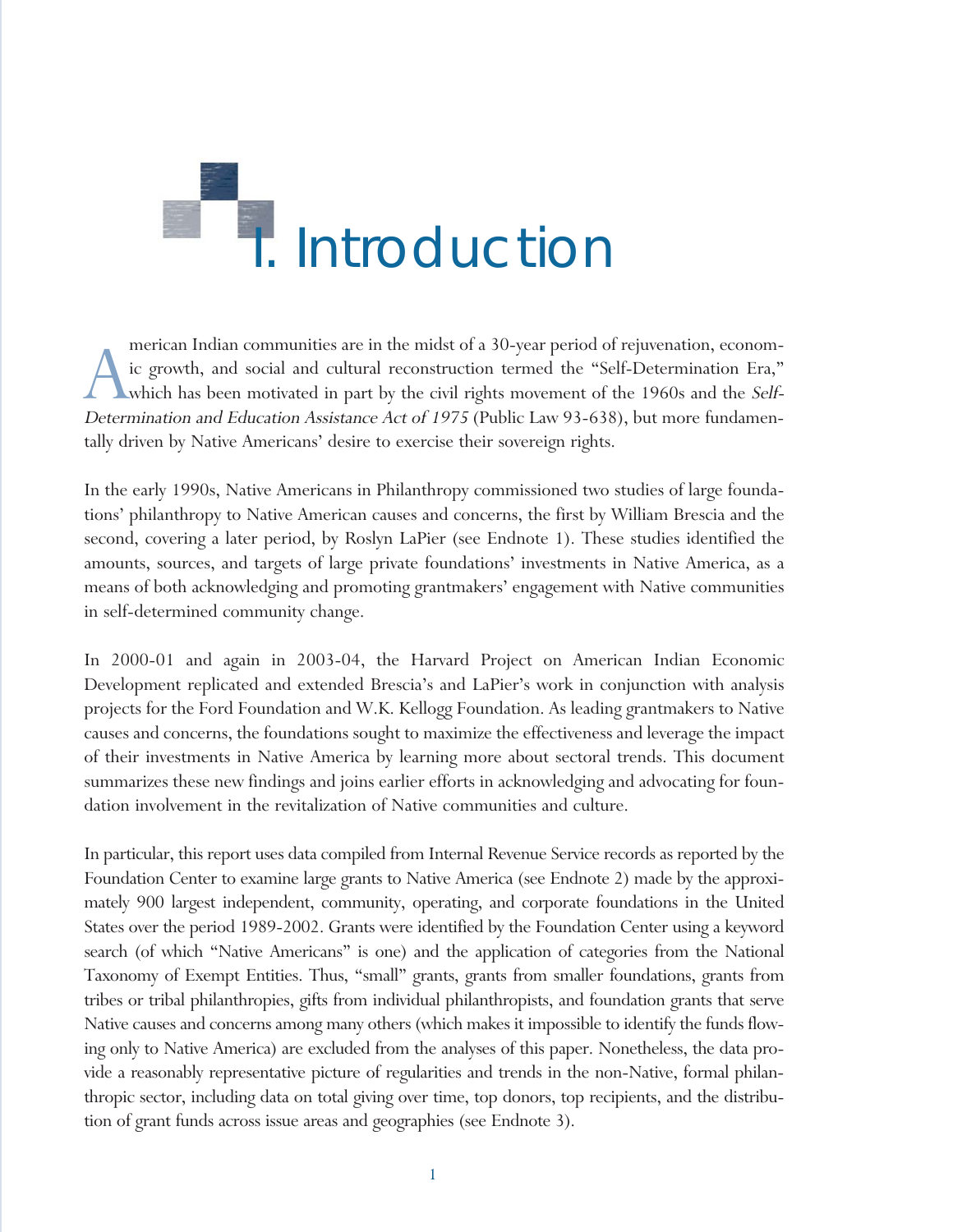

#### how much is given?

Foundation giving to Native American causes and concerns is on the rise. The number of grants given to strictly Native American causes and concerns rose from 301 in 1989 to 504 in 2002, and the real dollar value of combined annual grantmaking rose from \$32.9 million to \$91.9 million (2002 dollars; see Table 1 on page 3).

Nonetheless, grantmaking to Native causes and concerns constitutes a very small and relatively unchanged share of the pie. Estimates that help account for longer-term grants and fluctuating grantmaking resources show that large foundations' giving to Native America accounted for some 0.270 percent of foundations' overall grantmaking resources in 1990 and rose to only 0.279 percent by 2001 (see Table 2 on page 4). The explanation is that grantmaking to Native causes and concerns was growing at only a slightly faster rate than overall grantmaking resources, which increased 153 percent (in real terms) over the period.

Notably, even if it were possible to include smaller foundations' activity and smaller grants in the analysis, it is unlikely that foundation grantmaking to Native American issues totals any more than 0.5 percent of the U.S. foundation sector's overall resources. The larger foundations' activity represents such a substantial share of resources that unrepresented activity could not easily drive the Native-directed proportion of overall grantmaking higher.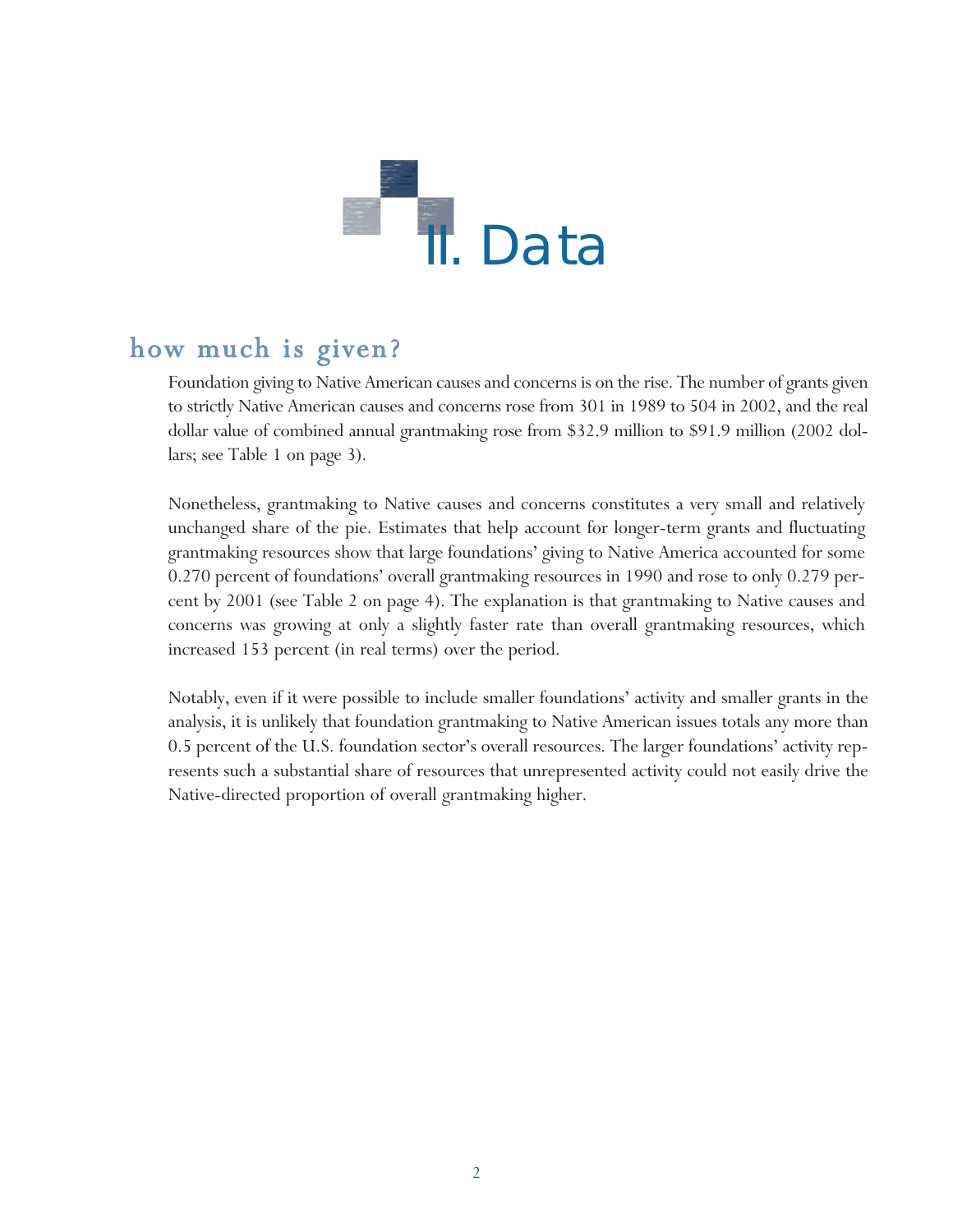Table 1. Combined Value of Grants Made by Large Foundations to Native American Causes and Concerns, 1989-2002 (in 2002 dollars)

| <b>Year</b> | <b>Total</b><br>(million dollars) | <b>3-Year Running Average</b><br>(million dollars) |
|-------------|-----------------------------------|----------------------------------------------------|
| 1989        | 32.9                              | $29.3*$                                            |
| 1990        | 28.9                              | 32.0                                               |
| 1991        | 34.3                              | 36.9                                               |
| 1992        | 47.5                              | 41.6                                               |
| 1993        | 43.1                              | 45.3                                               |
| 1994        | 45.3                              | 43.8                                               |
| 1995        | 43.1                              | 56.3                                               |
| 1996        | 80.4                              | 60.0                                               |
| 1997        | 56.3                              | 67.6                                               |
| 1998        | 66.0                              | 69.5                                               |
| 1999        | 86.3                              | 79.9                                               |
| 2000        | 87.4                              | 81.7                                               |
| 2001        | 71.4                              | 83.6                                               |
| 2002        | 91.9                              | 91.4*                                              |



**Source:** See Endnote 4.

\* Estimate based on the average annual rate of growth of the three-year running average.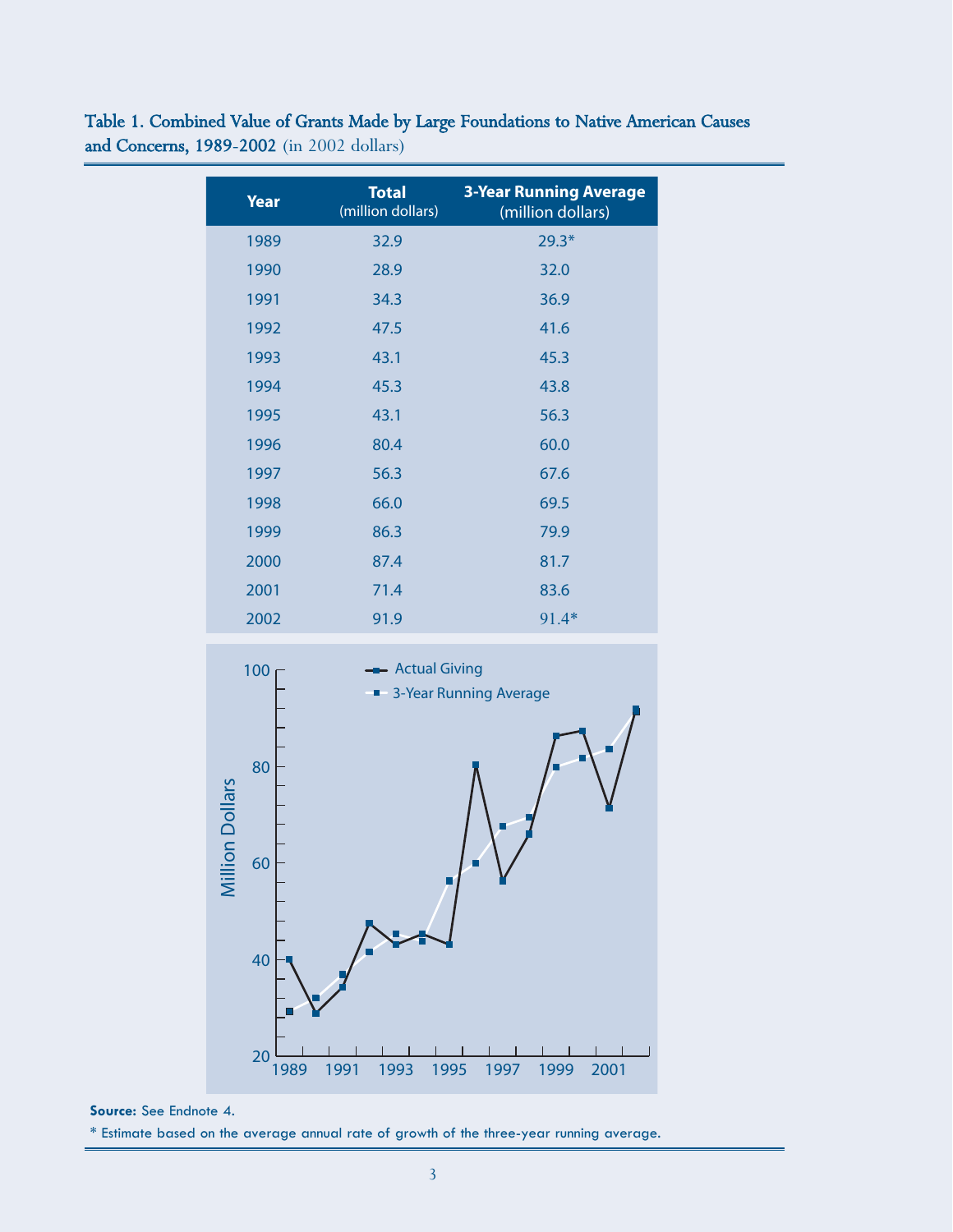| Year | <b>Annual Total</b><br>(percent) | <b>3-Year Running Average</b><br>(percent) |
|------|----------------------------------|--------------------------------------------|
| 1989 | 0.287                            | $\cdots$                                   |
| 1990 | 0.242                            | 0.270                                      |
| 1991 | 0.282                            | 0.296                                      |
| 1992 | 0.363                            | 0.319                                      |
| 1993 | 0.312                            | 0.335                                      |
| 1994 | 0.330                            | 0.313                                      |
| 1995 | 0.298                            | 0.378                                      |
| 1996 | 0.507                            | 0.373                                      |
| 1997 | 0.314                            | 0.376                                      |
| 1998 | 0.307                            | 0.321                                      |
| 1999 | 0.343                            | 0.318                                      |
| 2000 | 0.303                            | 0.292                                      |
| 2001 | 0.230                            | 0.279                                      |
| 2002 | 0.302                            | $\cdots$                                   |

Table 2. Percentage of Foundation Grantmaking Resources Committed to Native American Causes and Concerns, 1989-2002

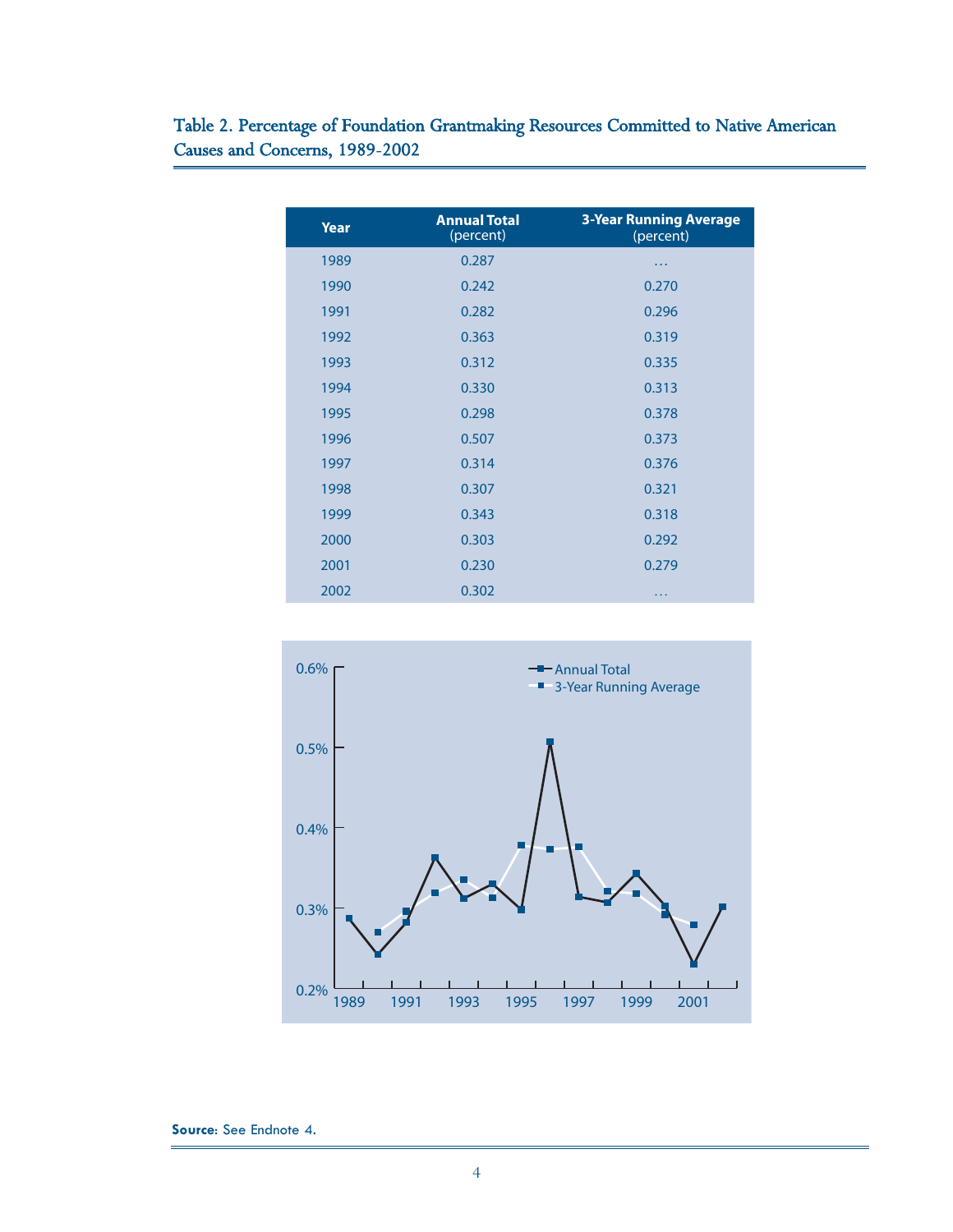## who is giving?

Over the 14 years represented in the data, the top four donors to Native American causes and concerns were the Ford Foundation, W.K. Kellogg Foundation, Lilly Endowment, and Robert Wood Johnson Foundation (see Table 3 below). The aggregated, inflation-adjusted giving for each of these foundations topped \$70 million, which is nearly double the amount invested by the next foundation on the list.

In combination, the investment totals reported in Table 1 (see page 3) and the top donors data in Table 3 lead to an important observation: There is great "market concentration" in grantmaking to Native America. In the past 14 years, 25 foundations contributed more than 78 percent of the total resources captured in this analysis; the top ten alone contributed 61 percent of the resources.

| <b>Rank</b>    | <b>Foundation</b>                             | <b>Total</b><br>(million dollars) | <b>Number of</b><br><b>Grants</b> |
|----------------|-----------------------------------------------|-----------------------------------|-----------------------------------|
| $\mathbf{1}$   | <b>Ford Foundation</b>                        | 92.3                              | 363                               |
| $\overline{2}$ | W.K. Kellogg Foundation                       | 82.0                              | 276                               |
| $\overline{3}$ | Lilly Endowment, Inc.                         | 74.0                              | 38                                |
| $\overline{4}$ | <b>Robert Wood Johnson Foundation</b>         | 71.6                              | 160                               |
| 5              | Northwest Area Foundation                     | 37.7                              | 106                               |
| 6              | <b>Bush Foundation</b>                        | 36.8                              | 319                               |
| $\overline{7}$ | <b>Lannan Foundation</b>                      | 31.9                              | 177                               |
| 8              | David and Lucile Packard Foundation           | 27.3                              | 209                               |
| 9              | <b>Educational Foundation of America</b>      | 26.6                              | 157                               |
| 10             | California Endowment                          | 20.1                              | 72                                |
| 11             | <b>McKnight Foundation</b>                    | 19.6                              | 168                               |
| 12             | <b>Bill and Melinda Gates Foundation</b>      | 16.7                              | 122                               |
| 13             | John D. and Catherine T. MacArthur Foundation | 15.9                              | 109                               |
| 14             | <b>Otto Bremer Foundation</b>                 | 11.9                              | 400                               |
| 15             | <b>Charles Stewart Mott Foundation</b>        | 10.0                              | 67                                |
| 16             | <b>Rockefeller Foundation</b>                 | 9.3                               | 95                                |
| 17             | M.J. Murdock Charitable Trust                 | 7.7                               | 32                                |
| 18             | <b>US WEST Foundation</b>                     | 7.5                               | 157                               |
| 19             | <b>William and Flora Hewlett Foundation</b>   | 7.4                               | 37                                |
| 20             | <b>Wallace Foundation</b>                     | 7.1                               | 23                                |
| 21             | <b>Kresge Foundation</b>                      | 5.6                               | 13                                |
| 22             | <b>California Wellness Foundation</b>         | 4.8                               | 23                                |
| 23             | John S. and James L. Knight Foundation        | 4.6                               | 31                                |
| 24             | <b>Meyer Memorial Trust</b>                   | 4.6                               | 25                                |
| 25             | <b>Pew Charitable Trusts</b>                  | 4.5                               | 16                                |

#### Table 3. Top 25 Foundation Donors to Native American Causes, 1989-2002 (in 2002 dollars)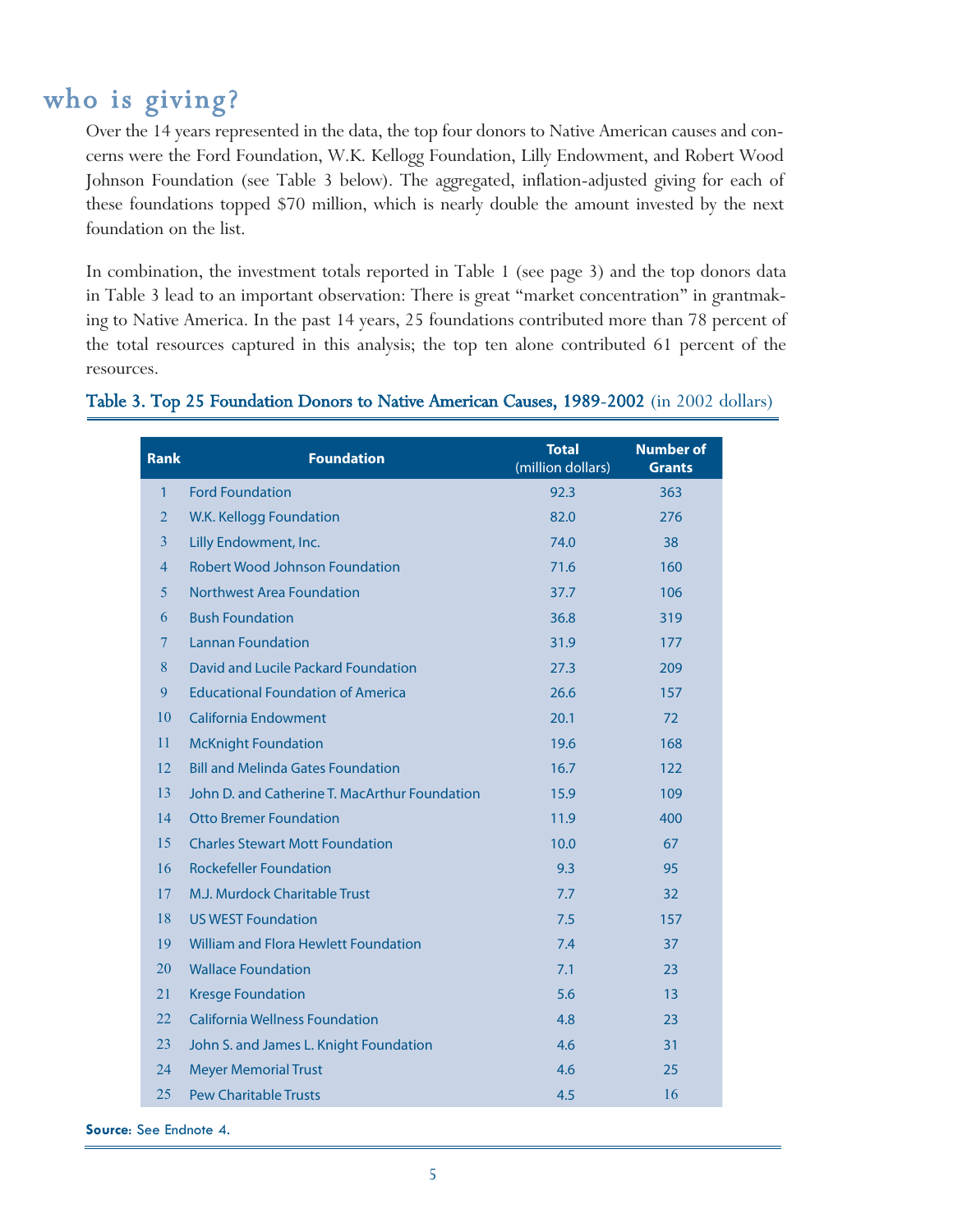Table 4 (see below) compares the most active grantmakers to Native America (in terms of dollars invested) over the period 1996-2002 to the national list of foundations with the largest grantmaking resources in 2002. (Information on total foundation resources was available only for 2002, and although it is possible to compare this data to Native-directed grantmaking in 2002, the ebbs and flows in grantmaking to Native issues suggest that a more appropriate comparison includes a longer time period; thus, the chart below considers Native-directed grantmaking from 1996 to 2002.)

The striking finding is that a number of major players give very little to Native causes and concerns. This may be understandable for foundations such as the Bristol-Myers Squibb Patient Assistance Foundation and the Janssen Ortho Patient Assistance Foundation, whose missions may be so specific as to exclude investments directly in Native issues. It is less so for a number of other low contributors whose broader missions have more obvious intersections with Native America's innovations and needs.

| <b>Rank in</b><br><b>Giving</b><br><b>Nationally,</b><br>2002 | <b>Foundation</b>                           | <b>Total Giving,</b><br>2002<br>(million dollars) | <b>Rank in Giving</b><br>to Native<br>America,<br>1996-2002 | <b>Total Giving to</b><br><b>Native America,</b><br>1996-2002<br>(million dollars) |
|---------------------------------------------------------------|---------------------------------------------|---------------------------------------------------|-------------------------------------------------------------|------------------------------------------------------------------------------------|
| $\mathbf{1}$                                                  | <b>Bill &amp; Melinda Gates Foundation</b>  | 1,158.3                                           | 10                                                          | 16.7                                                                               |
| $\overline{2}$                                                | <b>Lilly Endowment</b>                      | 557.1                                             | $\mathbf{1}$                                                | 59.6                                                                               |
| $\overline{3}$                                                | <b>Ford Foundation</b>                      | 509.7                                             | $\overline{2}$                                              | 57.0                                                                               |
| $\overline{4}$                                                | <b>Robert Wood Johnson Foundation</b>       | 360.3                                             | $\overline{4}$                                              | 46.5                                                                               |
| 5                                                             | David and Lucille Packard Foundation        | 350.0                                             | 6                                                           | 25.5                                                                               |
| 6                                                             | Bristol-Myers Squibb Patient Asisstance Fdn | 297.1                                             | 179                                                         | 0.2                                                                                |
| $\overline{7}$                                                | <b>Pew Charitable Trusts</b>                | 238.5                                             | 47                                                          | 1.1                                                                                |
| 8                                                             | Andrew W. Mellon Foundation                 | 222.7                                             | 30                                                          | 2.3                                                                                |
| 9                                                             | <b>Starr Foundation</b>                     | 209.3                                             | 175                                                         | 0.2                                                                                |
| 10                                                            | John D. and Catherine T. MacArthur Fdn      | 195.6                                             | 21                                                          | 3.0                                                                                |
| 11                                                            | <b>Annenberg Foundation</b>                 | 192.1                                             | 348                                                         | 0.3                                                                                |
| 12                                                            | W.K. Kellogg Foundation                     | 176.3                                             | $\overline{3}$                                              | 51.2                                                                               |
| 13                                                            | <b>William and Flora Hewlett Foundation</b> | 168.2                                             | 16                                                          | 5.7                                                                                |
| 14                                                            | Annie E. Casey Foundation                   | 159.3                                             | 108                                                         | 0.4                                                                                |
| 15                                                            | Janssen Ortho Patient Assistance Fdn        | 155.3                                             | no rank                                                     |                                                                                    |
| 16                                                            | California Endowment                        | 153.4                                             | 9                                                           | 20.1                                                                               |
| 17                                                            | <b>Rockefeller Foundation</b>               | 149.2                                             | 17                                                          | 5.3                                                                                |
| 18                                                            | <b>Open Society Institute</b>               | 130.7                                             | 73                                                          | 0.7                                                                                |
| 19                                                            | <b>New York Community Trust</b>             | 126.5                                             | 190                                                         | 0.1                                                                                |
| 20                                                            | <b>Robert W. Woodruff Foundation</b>        | 122.7                                             | 173                                                         | 0.2                                                                                |
| 21                                                            | <b>Duke Endowment</b>                       | 120.6                                             | 78                                                          | 0.6                                                                                |
| 22                                                            | <b>Charles Steward Mott Foundation</b>      | 108.7                                             | 14                                                          | 6.5                                                                                |
| 23                                                            | <b>Wal-Mart Foundation</b>                  | 103.0                                             | 443                                                         | 0.01                                                                               |
| 24                                                            | Harry and Jeanette Weinberg Foundation      | 101.0                                             | 140                                                         | 0.2                                                                                |
| 25                                                            | <b>Kresge Foundation</b>                    | 99.0                                              | 20                                                          | 3.1                                                                                |
|                                                               |                                             |                                                   |                                                             |                                                                                    |

#### Table 4. Top 25 Foundation Donors to all Causes (in 2002 dollars)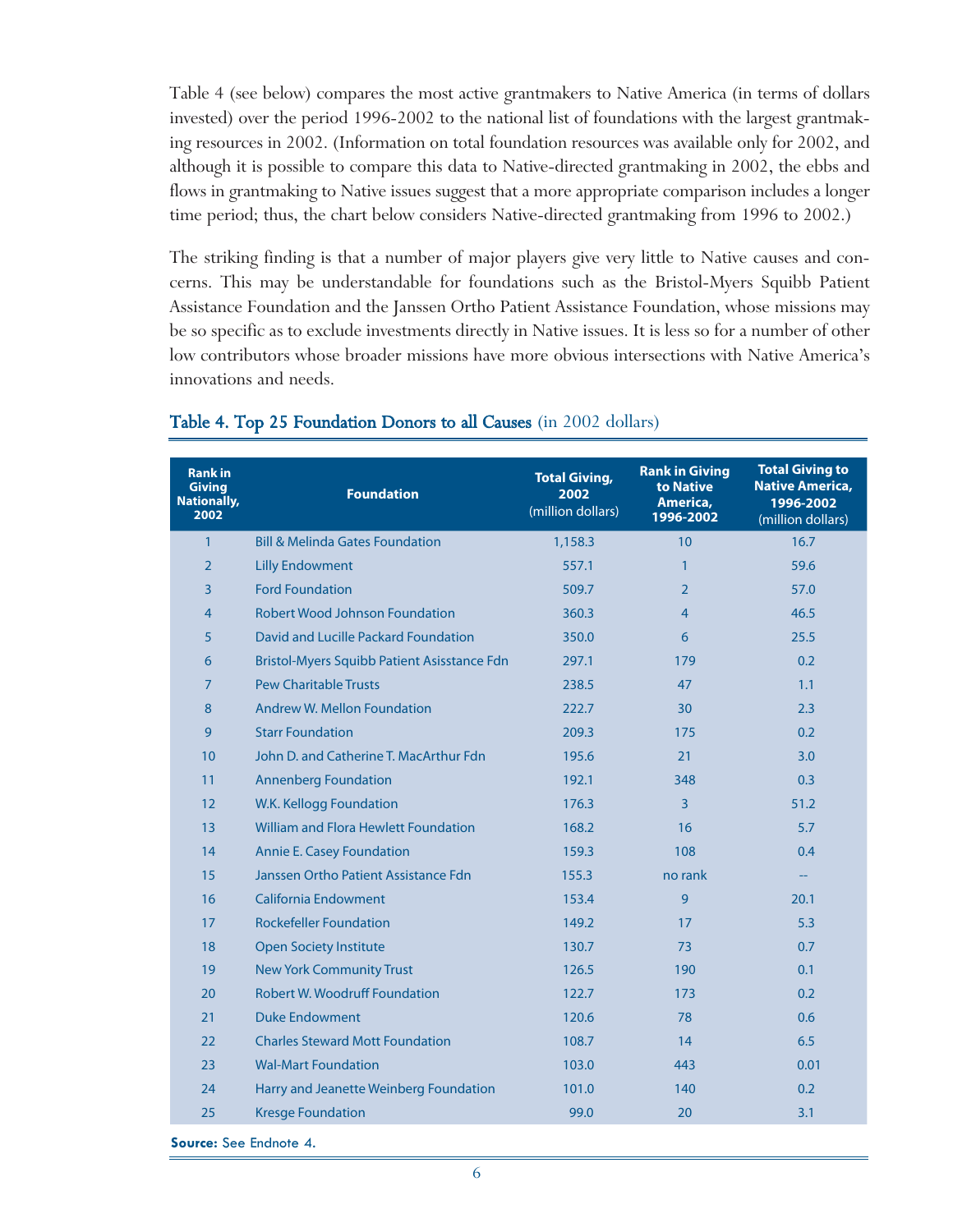#### what is being funded?

Large foundations' giving was concentrated (in this order) on (1) Indian education; (2) arts, culture, and humanities issues; (3) community improvement and development; and (4) health issues. These four topic areas accounted for 60 percent of the funds tracked in the data set (see Table 5 on page 8). Several topic areas critical to Native America are receiving comparatively low levels of support, including tribal government infrastructure development, Native religion, youth programs, and food and nutrition issues.

Because the data from 1989-2002 cover a long time period, over which foundation interests and investment strategies may have changed, some disaggregation over time is also informative. The figure accompanying Table 5 (see page 9) presents the easiest cut on the data, a simple "first-half" and "second-half" split, with each time period covering seven years. The figure suggests that the sector's emphases have changed over the last decade and a half. Notably, it shows:

- In relative terms, foundations' concentration on arts, culture, and humanities fell in the second period, which may signal less reflexive giving to museums and other displays or exhibits of Native culture, and more informed investments in the self-determined efforts of Native communities. Yet it is also the case that spending on another "easy" investment option – education-related activities – increased nearly five percentage points.
- Several topic areas that might be judged critical to progress in Native America received relatively less funding in the second period than in the first: community improvement and development; crime, courts, and legal services; health; mental health and substance abuse; and youth development.
- An important area in Native nations' development public affairs and government – received greater support in the latter period, as did funding for science and environmental programs and projects (see Endnote 5).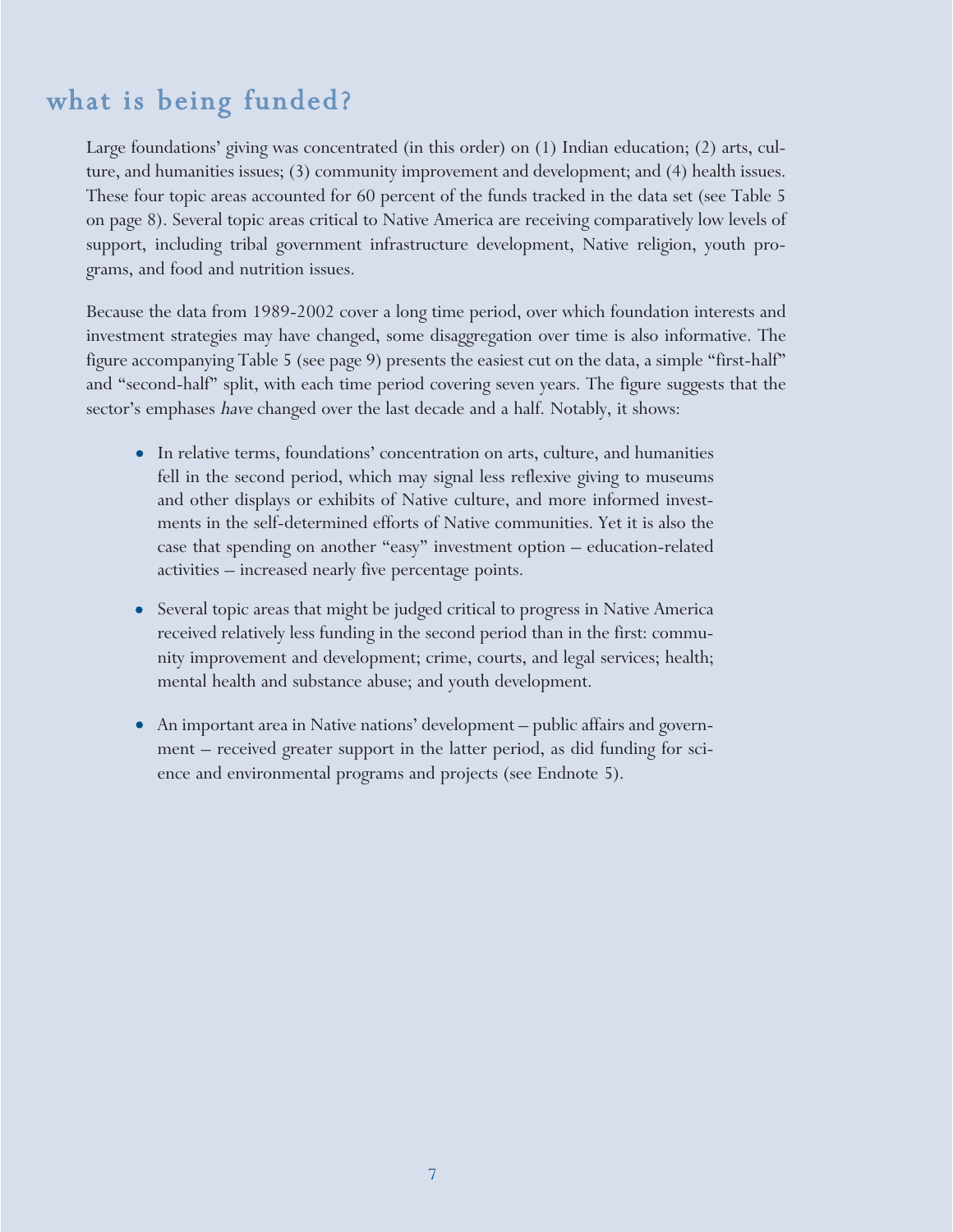#### Table 5. Large Foundations' Giving to Native American Causes and Concerns by Grant Purpose, 1989-2002 (in 2002 dollars)

| <b>Category</b>                                | 1989-1995 % | 1996-2002 % |
|------------------------------------------------|-------------|-------------|
| <b>Education</b>                               | 21.51       | 26.09       |
| Arts/Culture/Humanities                        | 16.97       | 15.63       |
| <b>Community Improvement &amp; Development</b> | 11.92       | 9.52        |
| <b>Health</b>                                  | 9.90        | 8.82        |
| Environment                                    | 5.52        | 7.36        |
| <b>Public Affairs/Government</b>               | 2.91        | 6.48        |
| <b>Human Services</b>                          | 5.49        | 5.09        |
| <b>Civil Rights</b>                            | 4.39        | 4.31        |
| <b>Mental Health/Substance Abuse</b>           | 6.34        | 3.40        |
| Science                                        | 2.41        | 3.05        |
| <b>Crime/Courts/Legal Services</b>             | 3.48        | 2.86        |
| <b>Social Science</b>                          | 1.99        | 1.81        |
| <b>Youth Development</b>                       | 1.46        | 1.15        |
| Housing/Shelter                                | 0.87        | 0.91        |
| Employment                                     | 1.72        | 0.76        |
| Food/Nutrition/Agriculture                     | 0.63        | 0.66        |
| <b>International Affairs &amp; Development</b> | 0.38        | 0.60        |
| Religion                                       | 0.96        | 0.50        |
| Recreation/Sports/Athletics                    | 0.37        | 0.37        |
| Philanthropy/Volunteerism                      | 0.44        | 0.33        |
| Animals/Wildlife                               | 0.21        | 0.20        |
| <b>Safety/Disaster Relief</b>                  | 0.05        | 0.09        |
| <b>Medical Research</b>                        | 0.09        | 0.01        |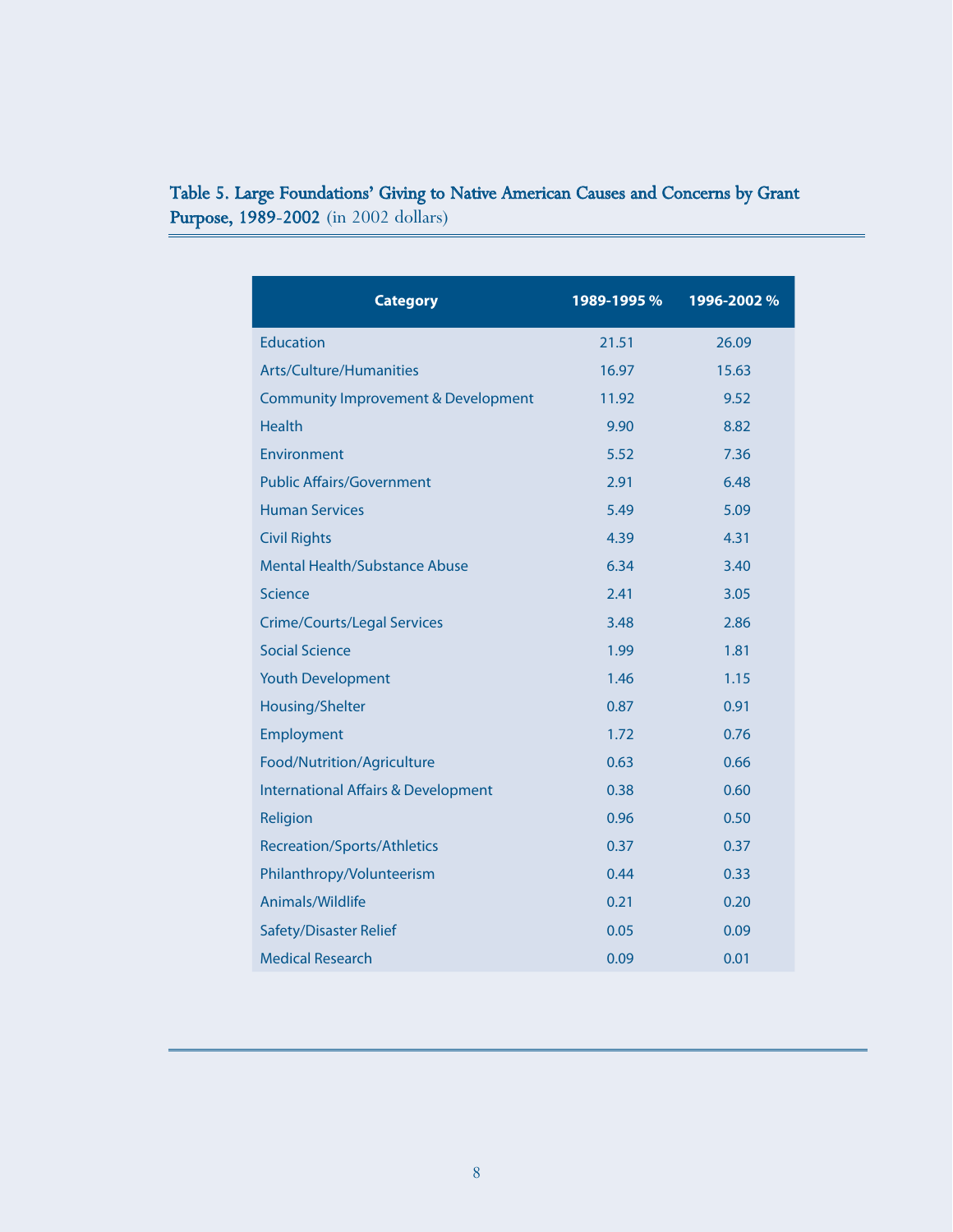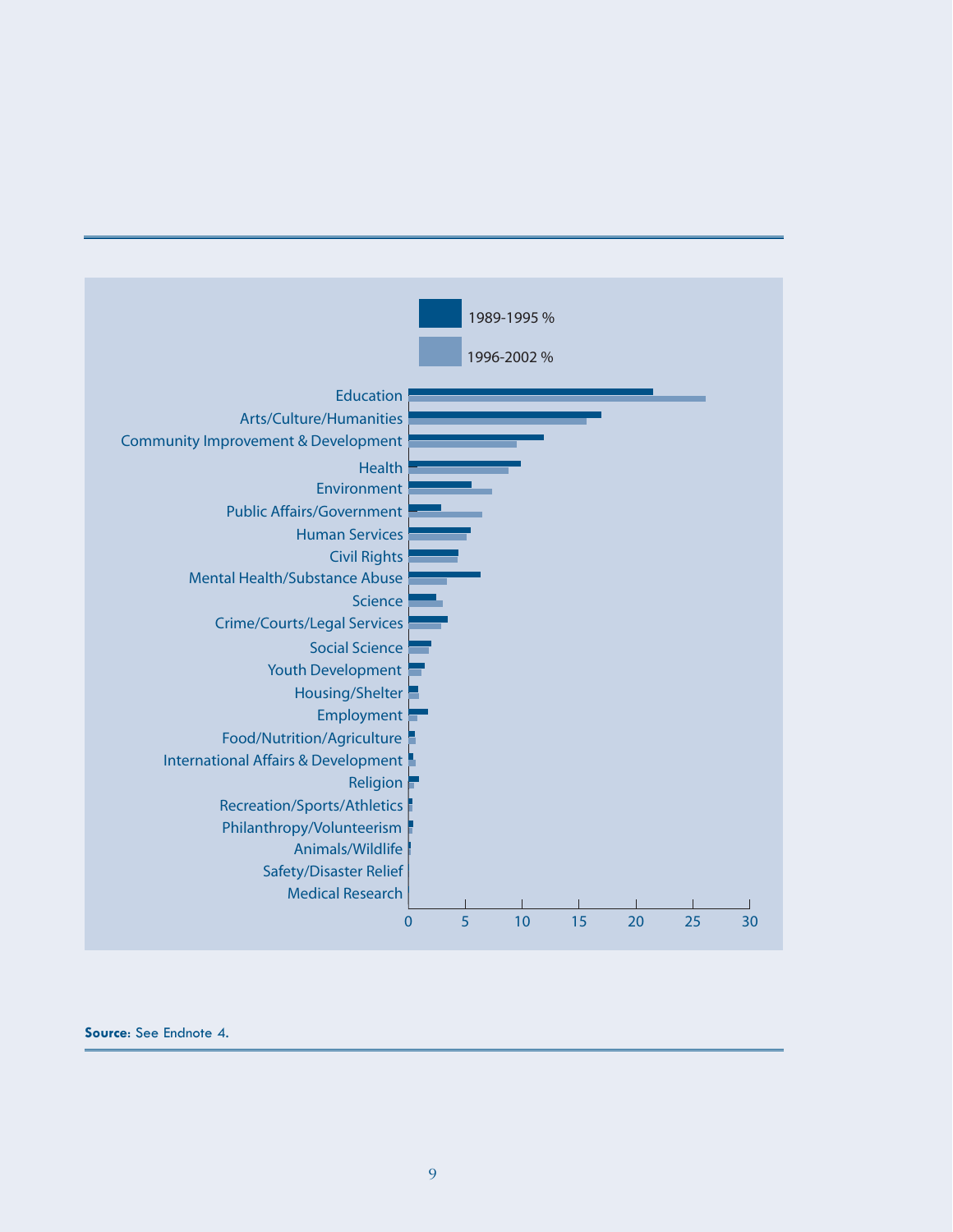#### who is receiving?

Well-established, organizationally capable, and relatively large nonprofit organizations are the typical recipients of foundation grants of \$10,000 or more. The sheer size of large foundations' asset bases is one reason for this orientation: grantmakers are responsible for the disbursement of large budgets, and it is simply not possible for them to fund small projects proposed by numerous small organizations.

#### Table 6. Leading Recipients of Grants for Native American Causes and Concerns, 1989-2002 (in 2002 dollars)

| <b>Rank</b>    | <b>Top Recipients</b>                                           | <b>Total</b><br>(million dollars) | <b>Number</b><br>of Grants |
|----------------|-----------------------------------------------------------------|-----------------------------------|----------------------------|
| $\mathbf{1}$   | American Indian College Fund                                    | 61.8                              | 230                        |
| $\overline{2}$ | Eiteljorg Museum of the American Indian and Western Art         | 40.4                              | 66                         |
| 3              | <b>First Nations Development Institute</b>                      | 29.0                              | 170                        |
| 4              | <b>Indian Land Tenure Foundation</b>                            | 20.2                              | $\overline{2}$             |
| 5              | <b>Native American Rights Fund</b>                              | 20.0                              | 46                         |
| 6              | <b>Native American Preparatory School</b>                       | 15.7                              | 24                         |
| $\overline{7}$ | <b>Indian Law Resource Center</b>                               | 12.3                              | 90                         |
| 8              | United Indian Health Services/California Rural Indian Health Bd | 11.0                              | 20                         |
| 9              | <b>Sinte Gleska University</b>                                  | 10.8                              | 45                         |
| 10             | Salish Kootenai College                                         | 9.4                               | 55                         |
| 11             | <b>Navajo Nation</b>                                            | 8.5                               | 20                         |
| 12             | Smithsonian Institution*                                        | 7.9                               | 27                         |
| 13             | American Indian Science and Engineering Society                 | 7.9                               | 131                        |
| 14             | Seventh Generation Fund for Indian Development                  | 7.8                               | 106                        |
| 15             | American Indian Higher Education Consortium                     | 6.5                               | 22                         |
| 16             | Minneapolis American Indian Center                              | 6.4                               | 88                         |
| 17             | American Indian Opportunities Industrialization Center          | 6.3                               | 91                         |
| 18             | <b>Americans for Indian Opportunity</b>                         | 5.7                               | 16                         |
| 19             | Oglala Lakota College                                           | 5.7                               | 47                         |
| 20             | <b>Blackfeet Reservation Development Fund</b>                   | 5.5                               | 14                         |
| 21             | National Museum of the American Indian*                         | 5.4                               | 45                         |
| 22             | <b>University of California</b>                                 | 5.2                               | 20                         |
| 23             | <b>Harvard University</b>                                       | 4.9                               | 22                         |
| 24             | <b>Tides Foundation</b>                                         | 4.8                               | $12 \overline{ }$          |
| 25             | <b>Pueblo of Santa Clara</b>                                    | 4.7                               | $\overline{3}$             |

<sup>\*</sup> Grants to the Smithsonian Institution and to the National Museum of the American Indian (NMAI) are listed separately in Foundation Center data, even though NMAI is part of the Smithsonian. A close look at the data argues against combining the entries, however. One observation is that many Smithsonian grants were made in the same years as NMAI grants, which suggests that the Smithsonian was not merely acting as a fiscal agent until NMAI was separately established. Second, Smithsonian grants were made for a wider spectrum of purposes, with grants falling into five NTEE categories, whereas all 45 NMAI grants fell into the "arts, culture, and humanities" category.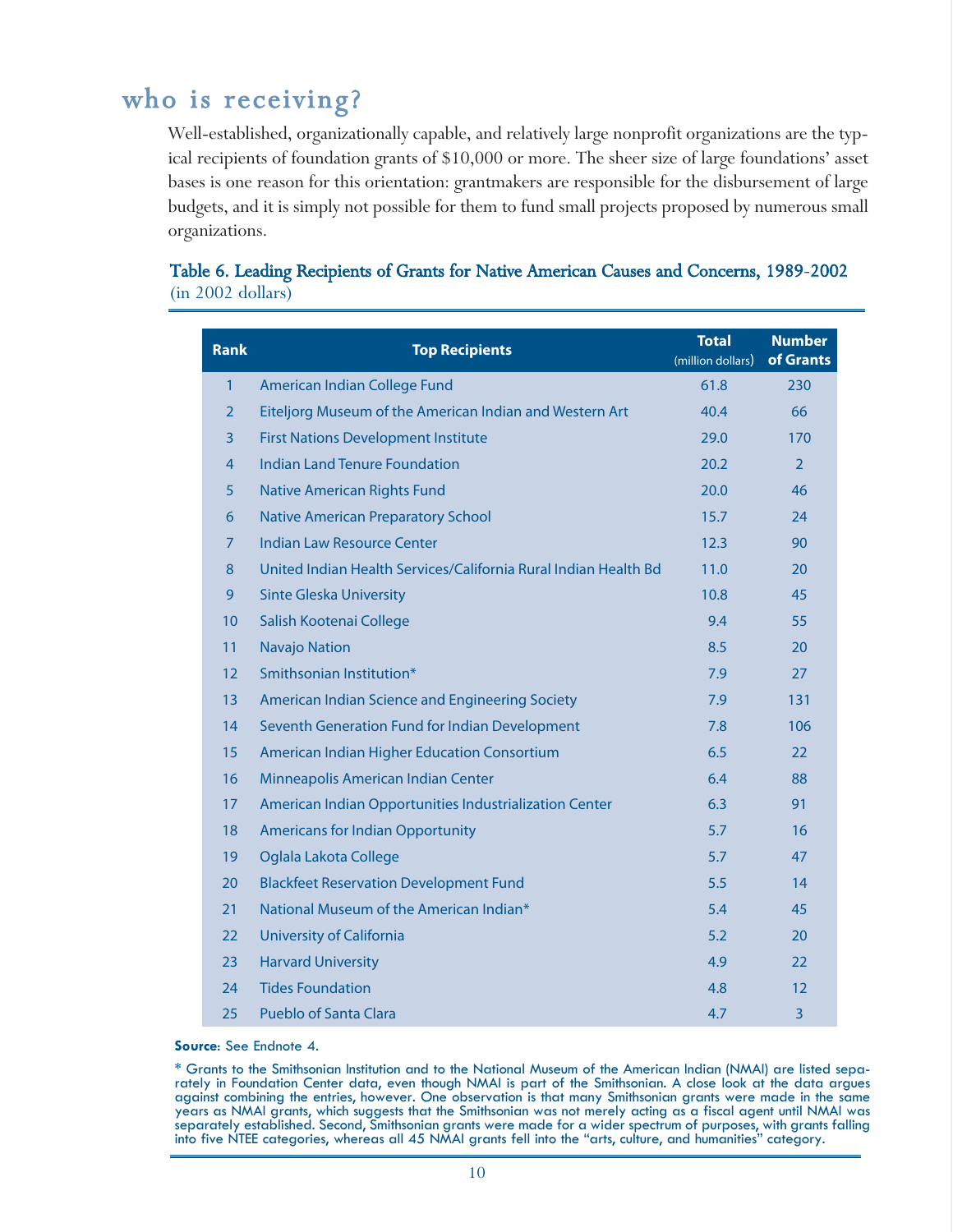Importantly, this is an observation not only about volume but also about capacity. Small organizations with smaller-dollar-value projects tend to have less organizational capacity. Thus, moving a project from proposal to implementation absorbs a more than proportional amount of a grantmaker's time. Unfortunately, the typical nonprofit serving Native causes and concerns is smaller, less well-established, and struggling to increase its organizational capacity.

Only two tribal governments (the Navajo Nation and the Pueblo of Santa Clara) appear on the top recipients list, which is representative of the situation overall: Foundations award relatively few grants to tribal governments. From 1989 to 2002, only 6.5 percent of large foundations' Native American grants and 6.7 percent of their grant dollars were awarded directly to tribal governing bodies. This is despite the fact that tribal governments often take responsibility for tasks that, outside of Indian Country, nonprofits might perform.

| <b>Year</b> | <b>Amount</b><br>(million dollars) | <b>Total Number</b><br>of Grants |
|-------------|------------------------------------|----------------------------------|
| 1989        | 2.3                                | 26                               |
| 1990        | 2.9                                | 24                               |
| 1991        | 2.2                                | 27                               |
| 1992        | 4.0                                | 25                               |
| 1993        | 4.0                                | 41                               |
| 1994        | 2.9                                | 26                               |
| 1995        | 4.4                                | 44                               |
| 1996        | 7.8                                | 33                               |
| 1997        | 2.3                                | 20                               |
| 1998        | 1.5                                | 23                               |
| 1999        | 1.9                                | 24                               |
| 2000        | 9.2                                | 43                               |
| 2001        | 3.6                                | 48                               |
| 2002        | 5.7                                | 68                               |

#### Table 7. Foundation Grants to Tribal Governments, 1989-2002 (in 2002 dollars)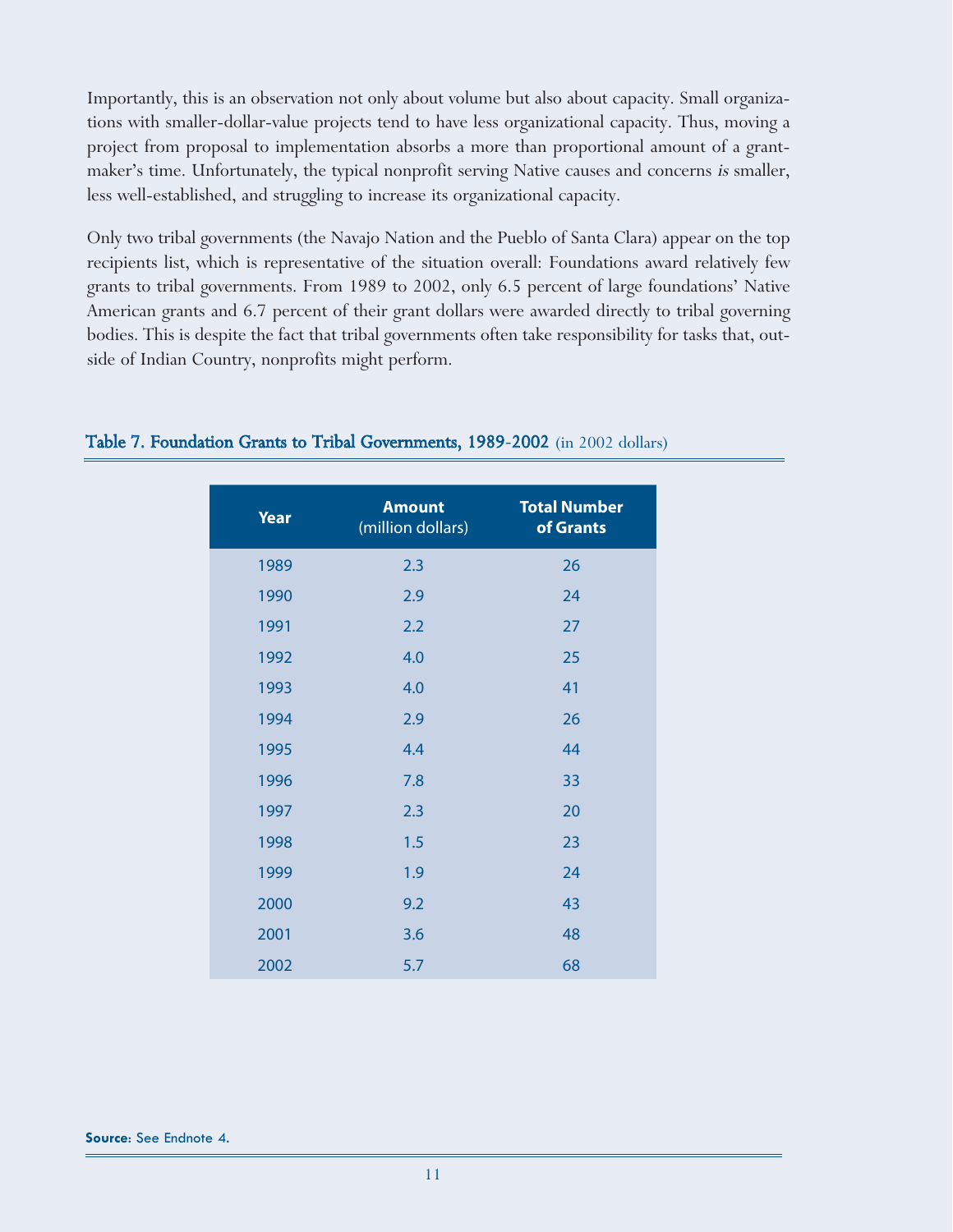#### where is funding going?

Table 8 (see page 13) compares the geographic distribution of Native-targeted foundation grantmaking to the geographic distribution of American Indian people and tribes, showing that:

- The five states with the highest distribution of American Indian tribes (Alaska, California, Oklahoma, Washington, and New Mexico) account for 416 tribal governments (72.9 percent); these states receive 26.0 percent of large foundations total Native-oriented funding.
- One interesting case is the State of Alaska, with almost 40 percent of federally recognized tribes (229 of 582) and 4 percent of the American Indian population (at about 98,000), but which received only 3.5 percent of total Native American grant funds from 1989 to 2002.
- Seventeen states without any resident federally recognized tribes received 17 percent of grant funds for Native American causes for 1989 to 2002.

What can explain this distribution of funds? One clarifying factor is that several national tribal service organizations are strategically located outside states with large Native populations and high tribal densities. For example, the First Nations Development Institute (third on the top recipients list) in Fredericksburg, Virginia, and the National Congress of American Indians (forty-first on the top recipients list) in Washington, D.C., are both substantial recipients of grants for Native American causes and concerns located in jurisdictions that contain no federally recognized tribes. Instead, the organizations likely chose to establish their headquarters near Washington for policyimpact purposes. It is also the case that many states without tribes in their boundaries are homes to substantial non-reservation, and largely urban, Native populations; grants to nonprofits in such states may underwrite the provision of critical services to those groups. A number of foundation grants directed to nonprofit organizations in Illinois that serve Chicago's large Native population fit this characterization. Finally, there is the possibility that institutions located somewhat distant from Indian Country and higher-density Native populations nonetheless remain focused on Native America, either broadly (as might be the case with national and regional museums) or narrowly (as would be the case with intermediaries, acting at the behest of large foundations to develop "right size, right project" grants for specific Native communities).

Other explanations of the geographic distribution of foundation funds intended to serve Native America are less positive. For instance, the mismatch between grant distribution and the location of tribal governments is perpetuated by the fact that, as mentioned previously, tribal governments and tribal colleges receive a minority of large foundations' Native-oriented grants. It is also possible that nonprofits located in states without tribal lands have some Native population-oriented mission elements, but are not really serving Native people and Native communities.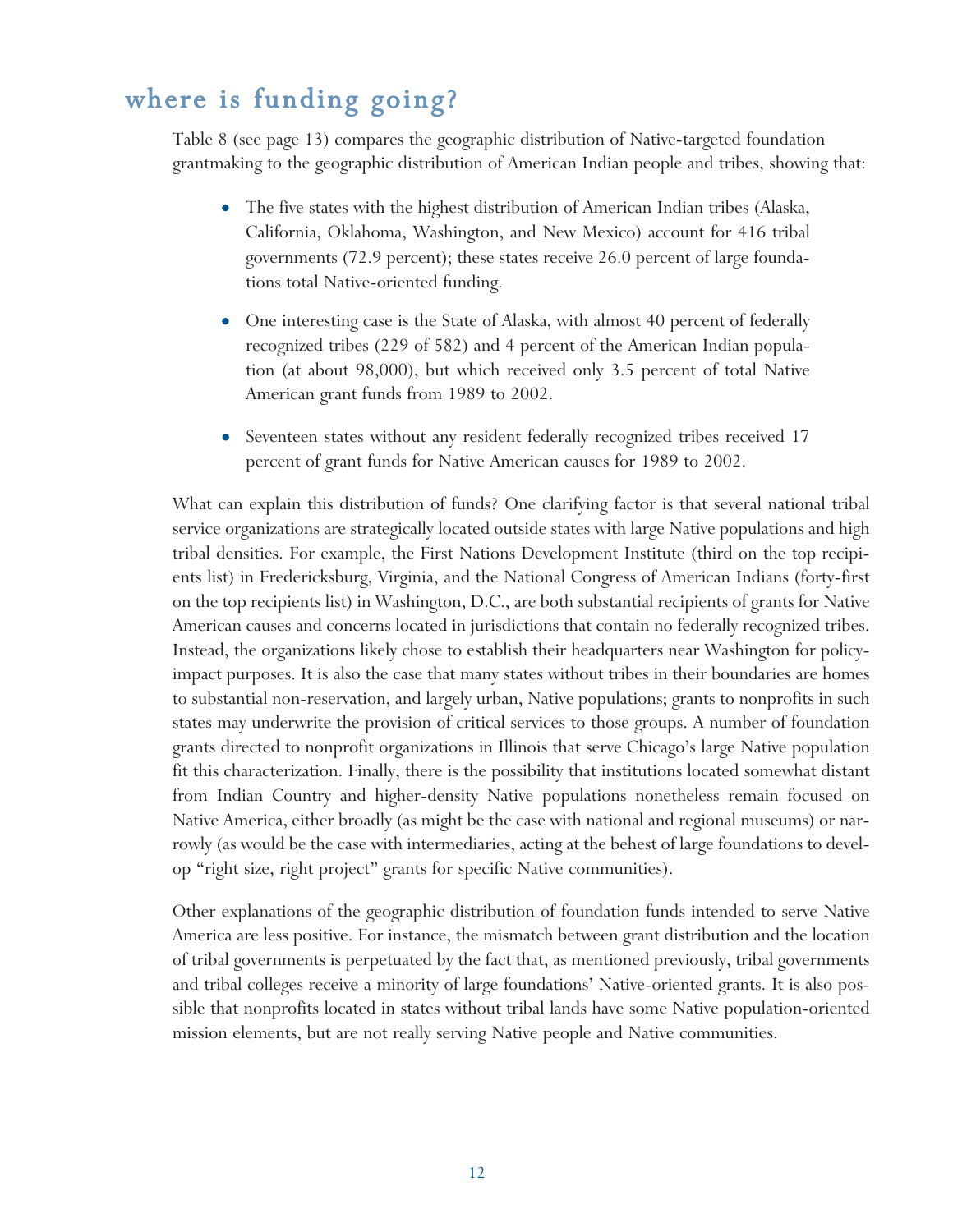Table 8. Foundation Giving to Native American Causes and Concerns (in 2002 dollars), by State and in Comparison to the Location of American Indian (AI) People and Federally Recognized Tribes, 1989-2002

| <b>State</b> | <b>Amount</b><br>(million dollars) | <b>Number of</b><br><b>Al People</b> | <b>Number of</b><br><b>Al Tribes</b> | <b>State</b>   | <b>Amount</b><br>(million dollars) | <b>Number of</b><br><b>Al People</b> | <b>Number of</b><br><b>Al Tribes</b> |
|--------------|------------------------------------|--------------------------------------|--------------------------------------|----------------|------------------------------------|--------------------------------------|--------------------------------------|
| <b>CO</b>    | 101.4                              | 44.2                                 | $\overline{2}$                       | <b>CT</b>      | 2.3                                | 9.6                                  | $\overline{2}$                       |
| <b>MN</b>    | 98.7                               | 55.0                                 | 13                                   | FL.            | 2.2                                | 53.5                                 | $\overline{2}$                       |
| <b>CA</b>    | 79.5                               | 333.3                                | 106                                  | PA             | 1.8                                | 18.3                                 | $\pmb{0}$                            |
| <b>NM</b>    | 67.6                               | 173.5                                | 23                                   | <b>TN</b>      | 1.7                                | 15.2                                 | $\pmb{0}$                            |
| <b>MT</b>    | 48.4                               | 56.1                                 | $\overline{7}$                       | ID             | 1.5                                | 17.6                                 | $\overline{4}$                       |
| <b>AZ</b>    | 42.9                               | 255.9                                | 21                                   | <b>ME</b>      | 1.5                                | 7.1                                  | $\overline{4}$                       |
| IN           | 40.7                               | 15.8                                 | $\mathbf 0$                          | UT             | 1.4                                | 29.7                                 | $\overline{7}$                       |
| <b>SD</b>    | 39.9                               | 62.3                                 | 8                                    | <b>WY</b>      | 1.4                                | 11.1                                 | $\overline{2}$                       |
| <b>VA</b>    | 37.4                               | 21.2                                 | $\mathbf{0}$                         | <b>WV</b>      | 1.4                                | 3.6                                  | $\pmb{0}$                            |
| DC           | 33.4                               | 1.7                                  | $\overline{0}$                       | <b>KS</b>      | 1.3                                | 24.9                                 | $\overline{4}$                       |
| <b>AK</b>    | 28.4                               | 98.0                                 | 229                                  | <b>NV</b>      | 1.0                                | 24.4                                 | 19                                   |
| <b>WA</b>    | 23.3                               | 93.3                                 | 29                                   | <b>VT</b>      | 0.9                                | 2.4                                  | $\pmb{0}$                            |
| <b>NY</b>    | 18.8                               | 82.5                                 | $\overline{7}$                       | <b>GA</b>      | 0.7                                | 21.7                                 | $\mathbf{0}$                         |
| <b>OR</b>    | 18.6                               | 45.2                                 | 9                                    | <b>MO</b>      | 0.7                                | 25.1                                 | $\mathbf 0$                          |
| <b>ND</b>    | 18.0                               | 31.3                                 | $\overline{4}$                       | <b>NH</b>      | 0.6                                | 3.0                                  | $\mathbf{0}$                         |
| MI           | 15.6                               | 58.5                                 | 12                                   | IA             | 0.6                                | 9.0                                  | $\mathbf{1}$                         |
| <b>OK</b>    | 12.6                               | 273.2                                | 37                                   | <b>AL</b>      | 0.5                                | 22.4                                 | $\mathbf{1}$                         |
| <b>MA</b>    | 12.5                               | 15.0                                 | $\mathbf{1}$                         | NJ             | 0.3                                | 19.5                                 | $\mathbf 0$                          |
| WI           | 11.7                               | 47.2                                 | 11                                   | R <sub>l</sub> | 0.2                                | 5.1                                  | 1                                    |
| <b>NC</b>    | 10.7                               | 99.6                                 | $\mathbf{1}$                         | <b>DE</b>      | 0.2                                | 2.7                                  | $\mathbf{0}$                         |
| <b>TX</b>    | 7.5                                | 118.4                                | 3                                    | <b>KY</b>      | 0.1                                | 8.6                                  | $\mathbf{0}$                         |
| IL.          | 7.4                                | 31.0                                 | $\mathbf{0}$                         | <b>SC</b>      | 0.1                                | 13.7                                 | 1                                    |
| <b>MD</b>    | 5.7                                | 15.4                                 | $\pmb{0}$                            | LA             | 0.1                                | 25.5                                 | 4                                    |
| <b>NE</b>    | 5.3                                | 14.9                                 | 6                                    | <b>MS</b>      | 0.03                               | 11.7                                 | 1                                    |
| HI.          | 3.7                                | 3.5                                  | $\mathbf 0$                          | <b>AR</b>      | $\overline{0}$                     | 17.8                                 | $\overline{0}$                       |
| OH           | 2.3                                | 24.4                                 | $\pmb{0}$                            | <b>Totals</b>  | 814.9                              | 2,473.6                              | 582                                  |





**Sources**: See Endnotes 4 and 6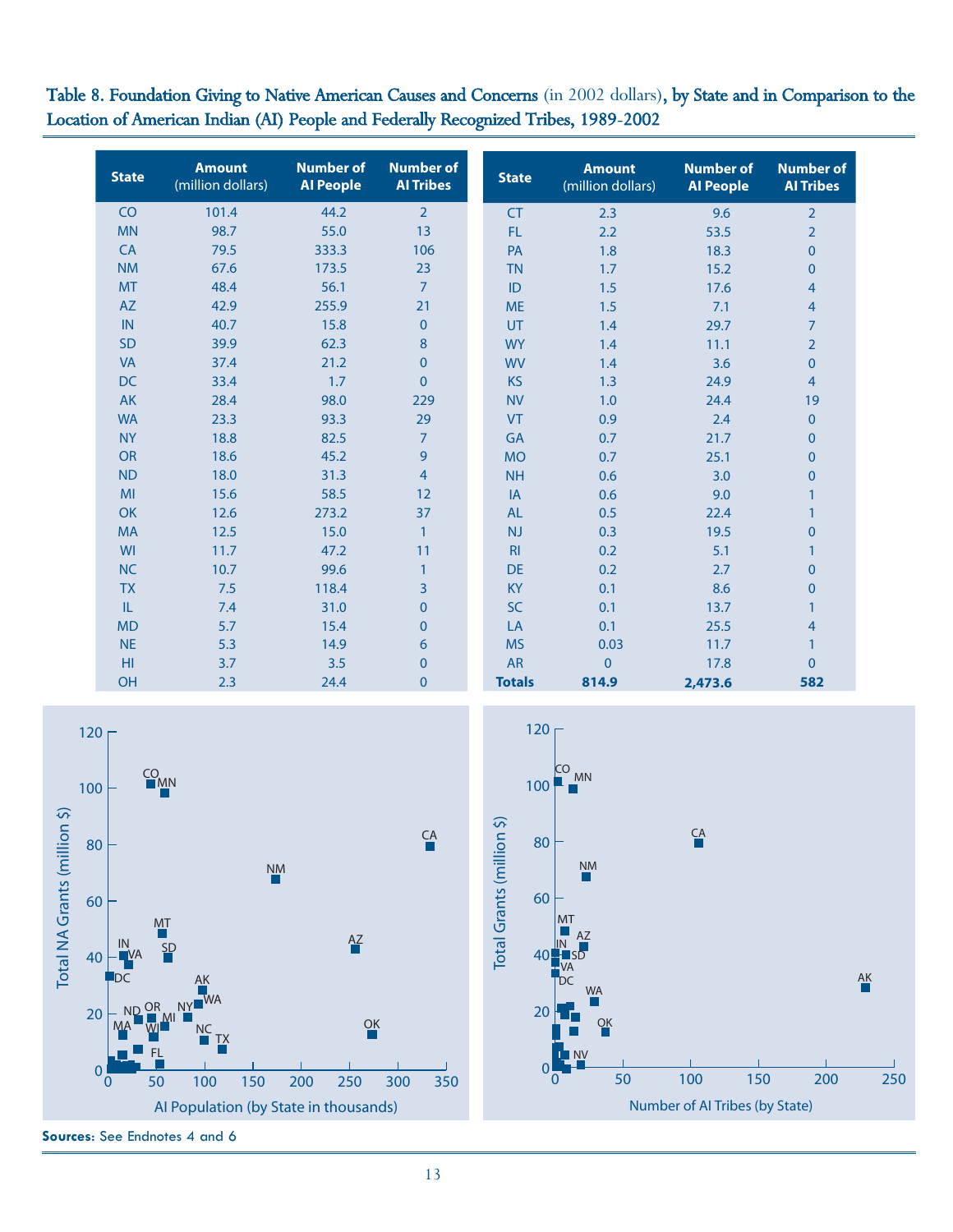# THE Path Forward

hat do these data on large foundations' investments in Native causes and concerns imply?<br>This section summarizes our response to this question for three sets of actors: foundations, nonprofit organizations serving Native A This section summarizes our response to this question for three sets of actors: foundations, nonprofit organizations serving Native America, and tribal governments.

#### foundations

Based on the findings presented here and in our more detailed report (see Endnote 3), it is our belief that foundations ought to engage in more grantmaking to Native American causes and concerns. We find that relative to their representation in the U.S. population, Native people are underserved by foundations. While we fully understand that foundation support is not an entitlement, we also note that on a needs basis, the population's socioeconomic profile ranks it as worthy of increased grantmaking activity.

Yet it is more than issues of equity and need that should motivate increased foundation giving to Native America – the "thickness on the ground" of innovative social change justifies increased philanthropic attention. Tribal governments and Native populations are experiencing a period of revitalization. They are rethinking and restructuring their governmental institutions and economies with dramatic results for social and economic development. Traditional cultural practices and Native languages are being revived, creating new bonds of community and new social capital. Families, community groups, and public agencies are interacting in new (yet indigenous) ways, improving the effectiveness of programming and service delivery. In sum, Native America is a crucible for innovation and experimentation that has the possibility of informing practice far beyond the boundaries of Indian Country. Foundations willing to rise to the challenge can play a pivotal role in this process by gathering lessons learned from tribal communities, extrapolating from them, and disseminating these valuable models to other grantees.

As grantmakers expand beyond current commitments, however, they should proceed strategically, not reflexively. They must be open to learning from Native communities what Native communities' issues of vital importance are. This approach may seem obvious, but it has not always been the way forward for grantmakers (or the federal government, or any others that have worked with and in Native communities). Too often, the assumption is made that Native communities have needs like those of other poor communities or other ethnic communities and can be treated similarly. Even when specialized "Indian" programs are developed, outsiders may assume that they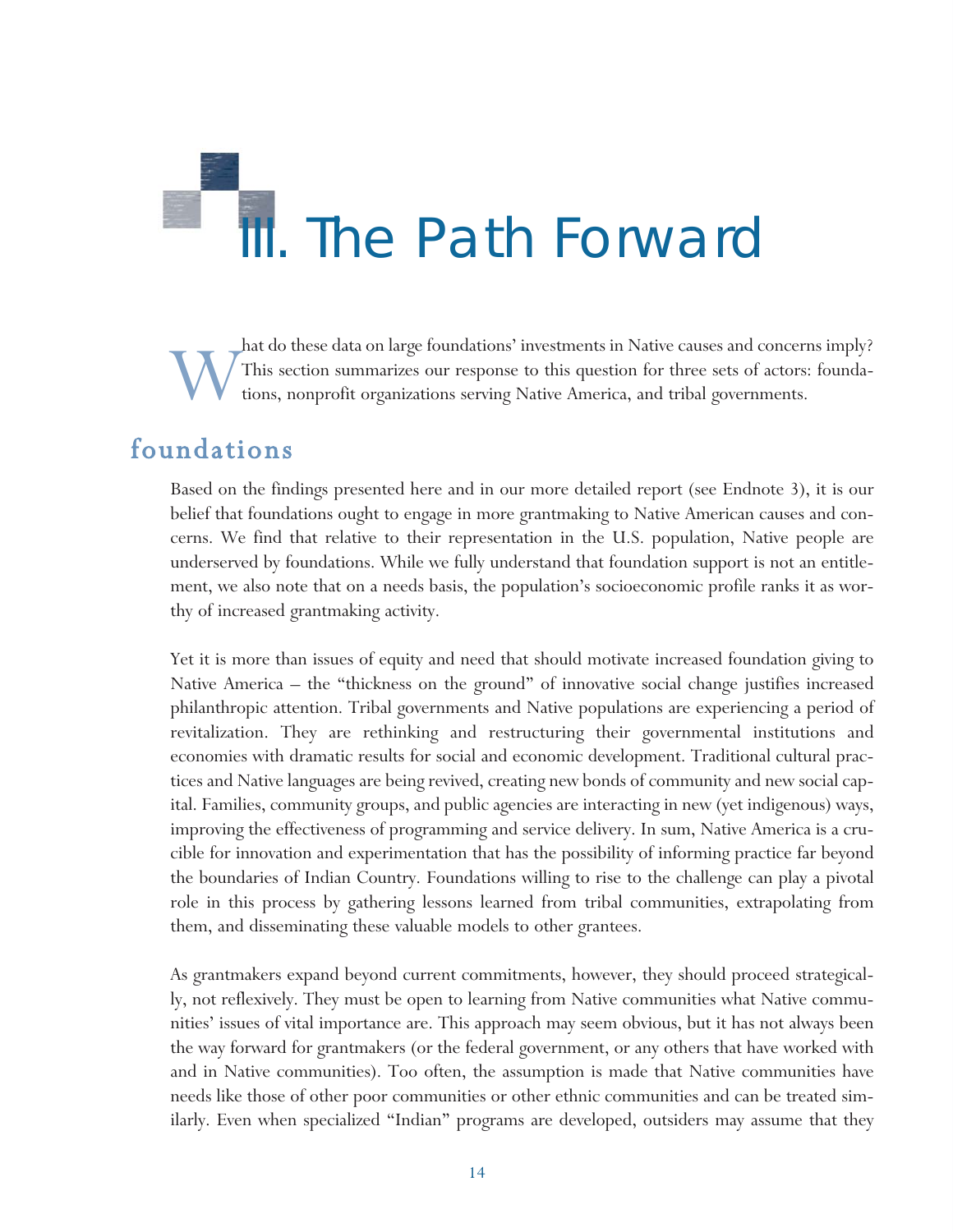understand community problems – and the solutions to these problems – as well as insiders do. Notably, even when individual grantmakers do not suffer from this failing, it can be an institutional tendency. For example, if a foundation funds through "initiatives," "grant clusters," or according to certain "action themes," Native communities are forced to fit their needs and communitychange ideas into those packages (which are nothing more than institutional ideas about how change ought to proceed) if they hope to receive funding. In addition to these biases against community-specific learning, program officers at large foundations face the added difficulty of needing to disburse relatively large amounts of money, and may not feel they can afford the time for specialized learning about Native concerns. Yet, forgoing such learning and outreach may also mean forgoing opportunities to support truly dramatic, self-determined community change.

Particularly based on our review of statistics on grant purposes, we conclude that foundations seeking such transformative opportunities ought to look not only toward educational and cultural investments, but increasingly toward other subject areas. The categories of "civil rights," "community improvement and development," "crime, courts, and legal services," "environment," "mental health and substance abuse," "philanthropy and volunteerism," "public affairs and government," "religion," and "youth development" may be particularly promising topic areas on which to work with Native populations. With the caveat that we mean to provide guidance and not specific direction (since, in line with the point of the preceding paragraph, specifics must be worked out with the community served), promising projects for greater investment might include: redesigning or improving a tribe's government infrastructure, streamlining or reconsidering the way a tribe delivers services, or culturally re-envisioning mental health and substance abuse treatments.

We make two further recommendations about the process of giving, one concerning grantees and the other concerning financial arrangements. First, whatever the specific investment, foundations should seek to work with Native-controlled institutions wherever possible. When that is not possible, they should seek to work with institutions that have the clear support of tribes or other Native communities (which might be evidenced through letters of support, tribal council resolutions, etc.). Second, funders should think about appropriate transitions in the way they support grantees. Solid Native-serving organizations that receive grants from the same foundations on a regular basis should be considered for endowment funding. Endowment support can shift valuable organizational time away from fulfilling administrative responsibilities, such as completing grant applications and progress reports, to the real work of the organization. It also shifts the organization's relationship with its funders from one of hat-in-hand (dependency) to mutual focus on self-determination, mission, and sustainability.

#### nonprofit organizations

Nonprofit organizations need to continually make the case for grantmaking to Native America. On-going education of the philanthropic community about tribal governments, Native populations, and Indian lands is a substantial task. Rather than viewing these educational efforts and the resultant funding as a zero-sum game, where only certain nonprofits "win" funding and others do not, nonprofits should recognize that the trend toward increased philanthropic support of Native America is one in which they are all winners.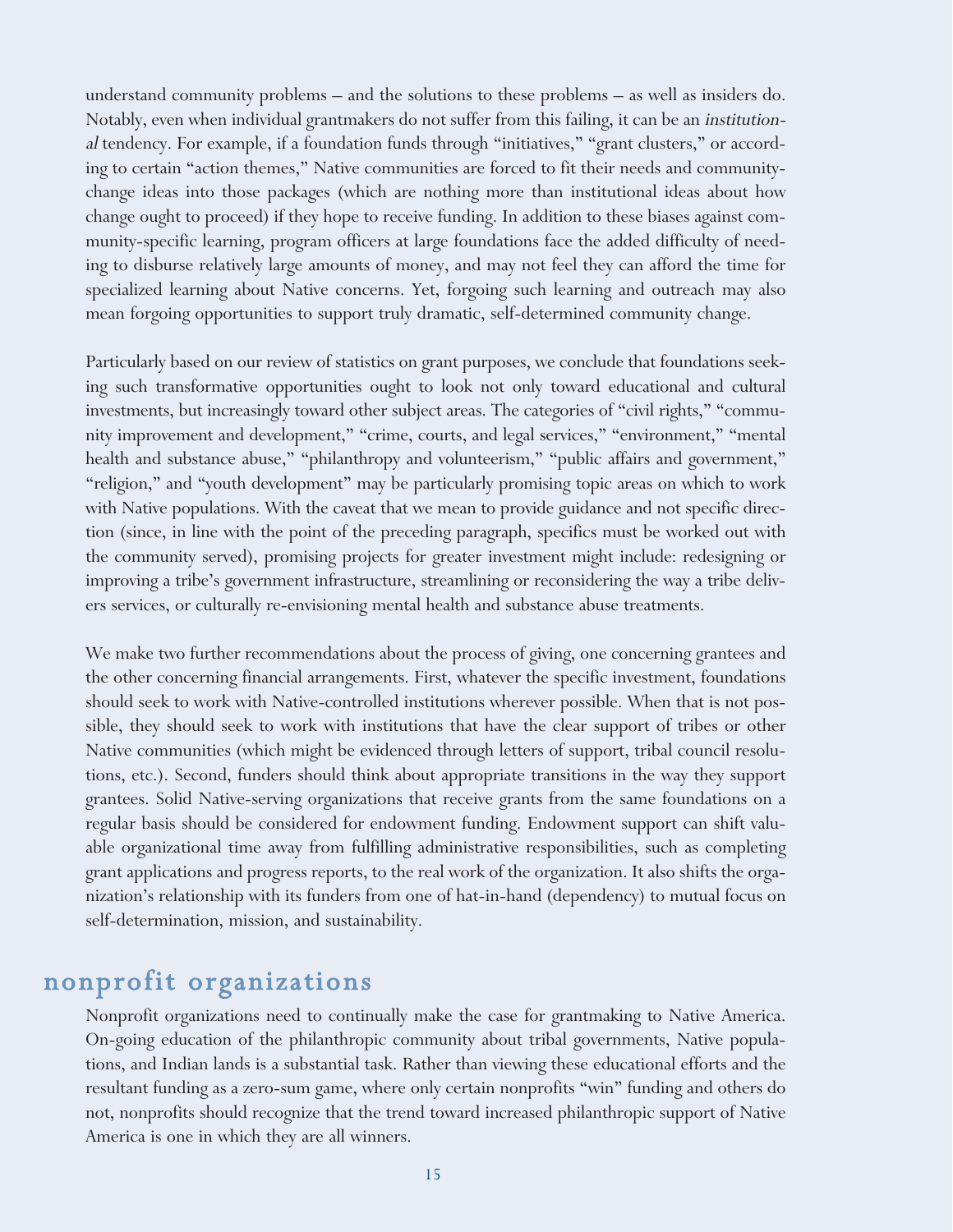Nonprofits serving Native communities should also build bridges to other nonprofits, both within the community of organizations serving Native America and beyond it. These bridges can help nonprofits stay true to their missions, better match grant dollars to organizational capacities, leverage nonprofit resources through collaboration, and bring still more resources into the Native communities that so desperately need them.

Lastly, Native-oriented nonprofits must be accountable not only to their funders, but also to their service populations, and infrastructure to support these twin responsibilities must be in place. Nonprofits must have the capacity to track grant funding, produce sound financial statements, and develop reports for funders. Just as important, however, are mechanisms to communicate with and be responsive to the Native communities served. Especially in growth sectors, such as that discussed here, there is great pressure on organizations to develop their "upward" communication and reporting capacities, so that they can manage more money and develop more programs to help meet the many needs of the target population. In the face of such demands it is easy to neglect "downward" communication capacities – yet without them, new initiatives risk inappropriate design and may be less well-known, less accepted, and less effective.

#### tribal governments

Tribal governments ought to more actively engage the foundation community and seek its support. Critically, philanthropic funding allows tribes to pursue activities that do not fall within the narrow federal (and state) government funding streams to which tribes are accustomed. Thus, tribes should look at foundation grant opportunities as a way to promote their innovative work and support broad, community capacity-building.

Along with nonprofits in Native America, tribal governments share the responsibility of educating funders. We note that tribal governments are especially well-suited to the task of educating foundation actors about the breadth of tribal government functions and community responsibilities. Tribes may even have to provide potential funders with basic education about the Indian Tribal Governmental Tax Status Act of 1982, which treats tribal governments as state governments for certain tax purposes and allows tribal governments, their political subdivisions, or a department or division that is an integral part of the tribal government to receive tax-deductible donations.

In all of their interactions with grantmakers and foundation officials, tribal-government actors must behave in a way that demonstrates they understand the difference between foundation support and federal government funding. A grantor-grantee relationship is not that of the federal government to tribes; there is no trust responsibility, and nothing is "deserved" or "owed." As such, tribes have to "work" for the money they are applying for, and their relationships to funders should be characterized by responsiveness and accountability for the funds and services provided. For example, as nonprofit organizations must, tribes must have the capacity to track grant funding, produce sound financial statements, and develop reports for funders. Ideal foundation-tribal government relationships are characterized by mutual respect, joint learning, and a commitment to positive social change for the Native nation's citizens.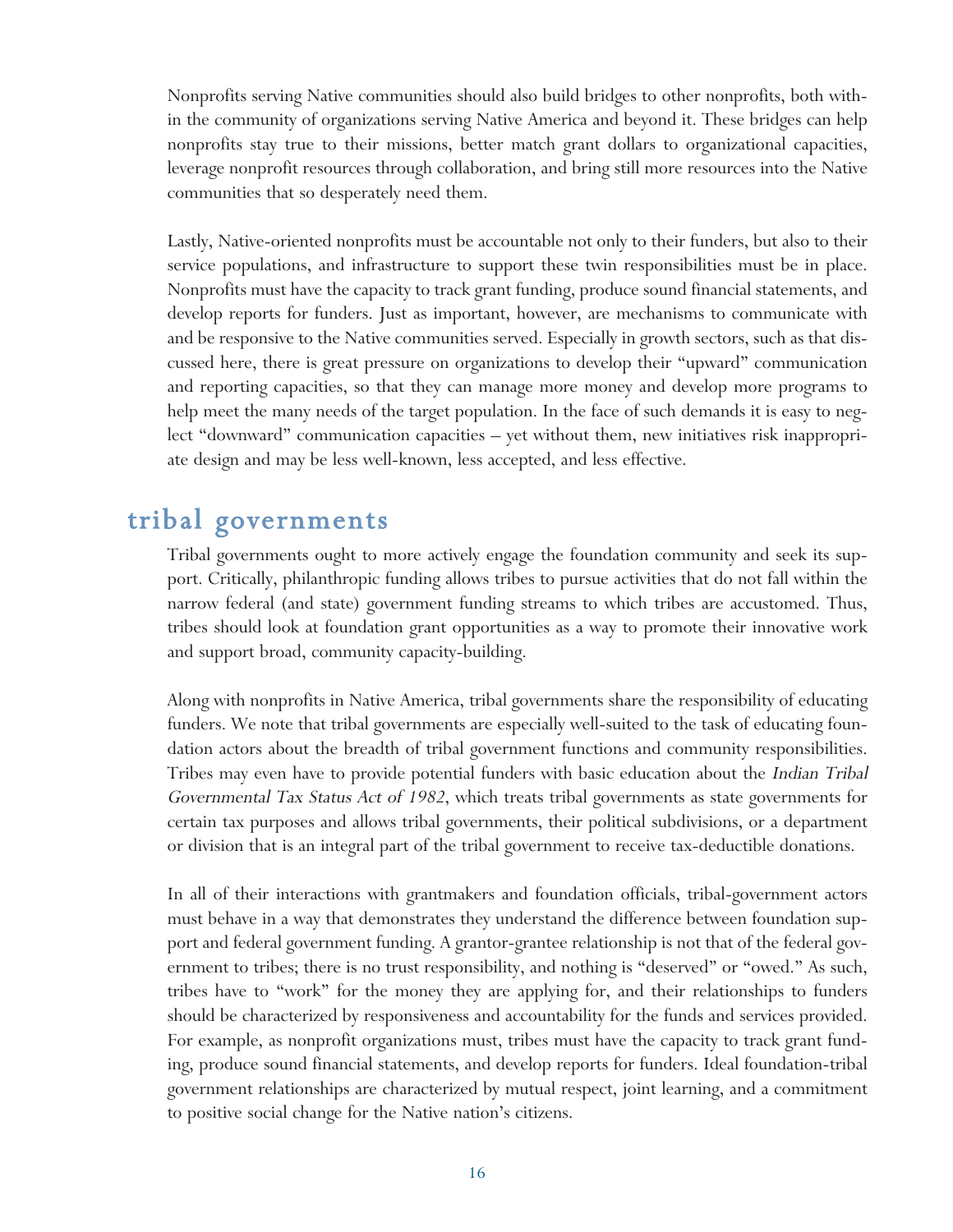## Endnotes

1. William Brescia, "Philanthropy and the American Indian," Native Americans in Philanthropy: Lumberton, NC (1990), and Rosalyn R. LaPier, "Philanthropy and Native Peoples: An Update for the Years 1991-1992-1993," Native Americans in Philanthropy: Lumberton, NC (1996).

2. In the source publications and, hence, in our dataset, "higher dollar value" grants were defined as grants of \$5,000 or more through 1991 and as those of \$10,000 or more from 1992 onward.

3. For a complete discussion of the data, its limitations, and the methodology used to generate estimates in this report, see Sarah Hicks and Miriam Jorgensen, "Philanthropy in Indian Country: Who is Giving? Who is Receiving?" Harvard Project on American Indian Economic Development, Harvard University: Cambridge, MA, and Kathryn M. Buder Center for American Indian Studies: Washington University, St. Louis, MO (2005).

4. Dataset compiled by Stephen Brimley (Harvard Project on American Indian Economic Development, Harvard University) and Sarah Hicks (George Warren Brown School of Social Work, Washington University), based on data from Foundation Center publications.

5. See also, Stephen Cornell and Joseph P. Kalt, "Sovereignty and Nation-Building: The Development Challenge in Indian Country Today," in American Indian Culture and Research Journal, 22(3):187-214 (1998), reprinted and available online at  $\leq$ jopna.net/ pubs/JOPNA03\_Sovereignty.pdf> (link last verified August 19, 2005); and, Eric Henson and Jonathan B. Taylor, "Native America at the New Millennium," Harvard Project on American Indian Economic Development, Harvard University, available online at <www.ksg.harvard.edu/hpaied/pubs/pub\_004.htm> (link last verified August 19, 2005).

6. Additional data from the National Congress of American Indians "Tribal Directory Overview," <www.ncai.org> (accessed September 2004; link verified August 19, 2005) and Table 2 of S.M. Ogunwole, "The American Indian and Alaska Native Population: 2000," U.S. Census Bureau, Washington, DC (February 2002). Tribes with land in more than one state are counted in each of those states. Population data reported refer to persons identifying solely as American Indians or Alaska Native.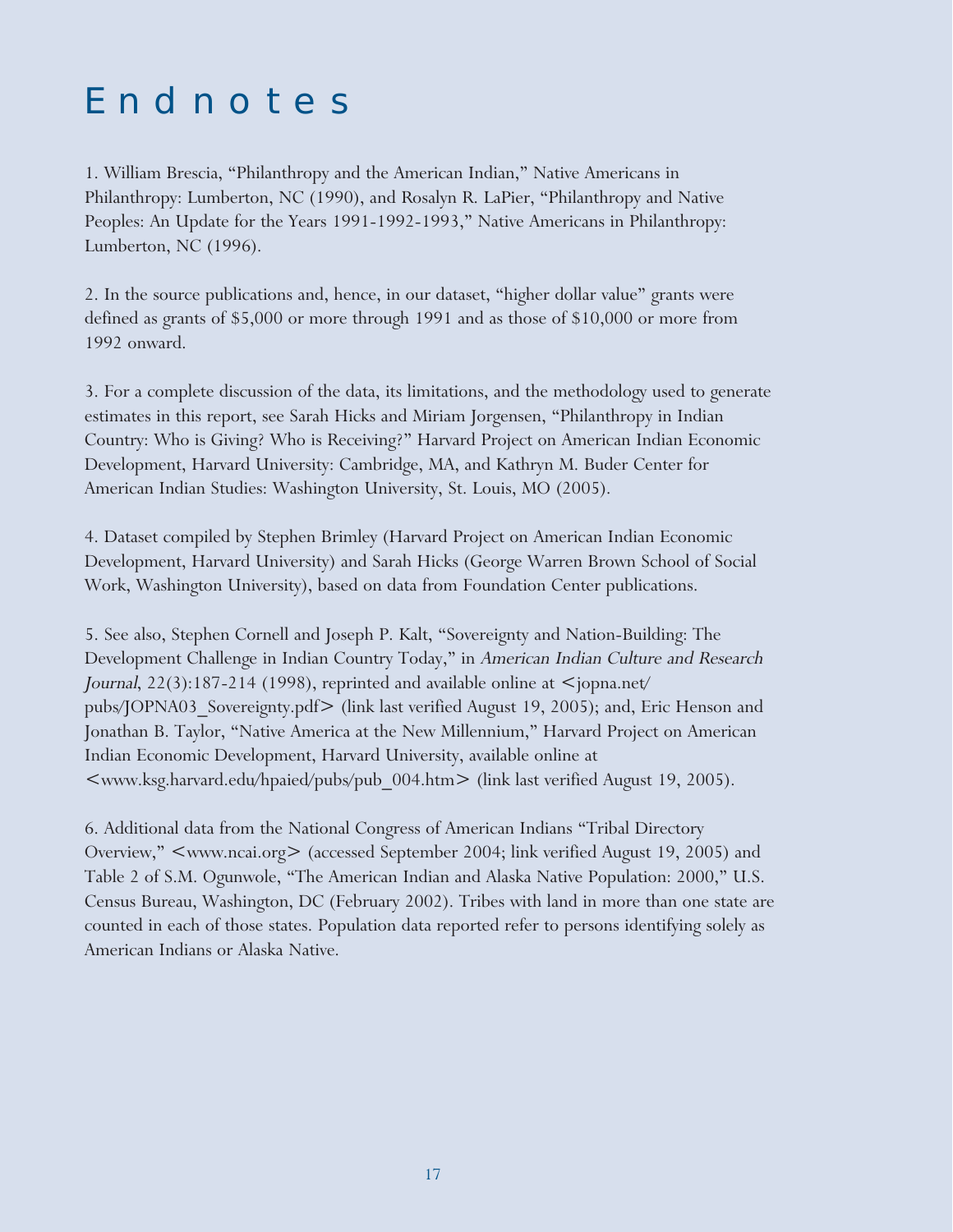**Graphic design and layout by COLLEEN LOOMIS; text editing and coordination by ROBERT MERIDETH.**